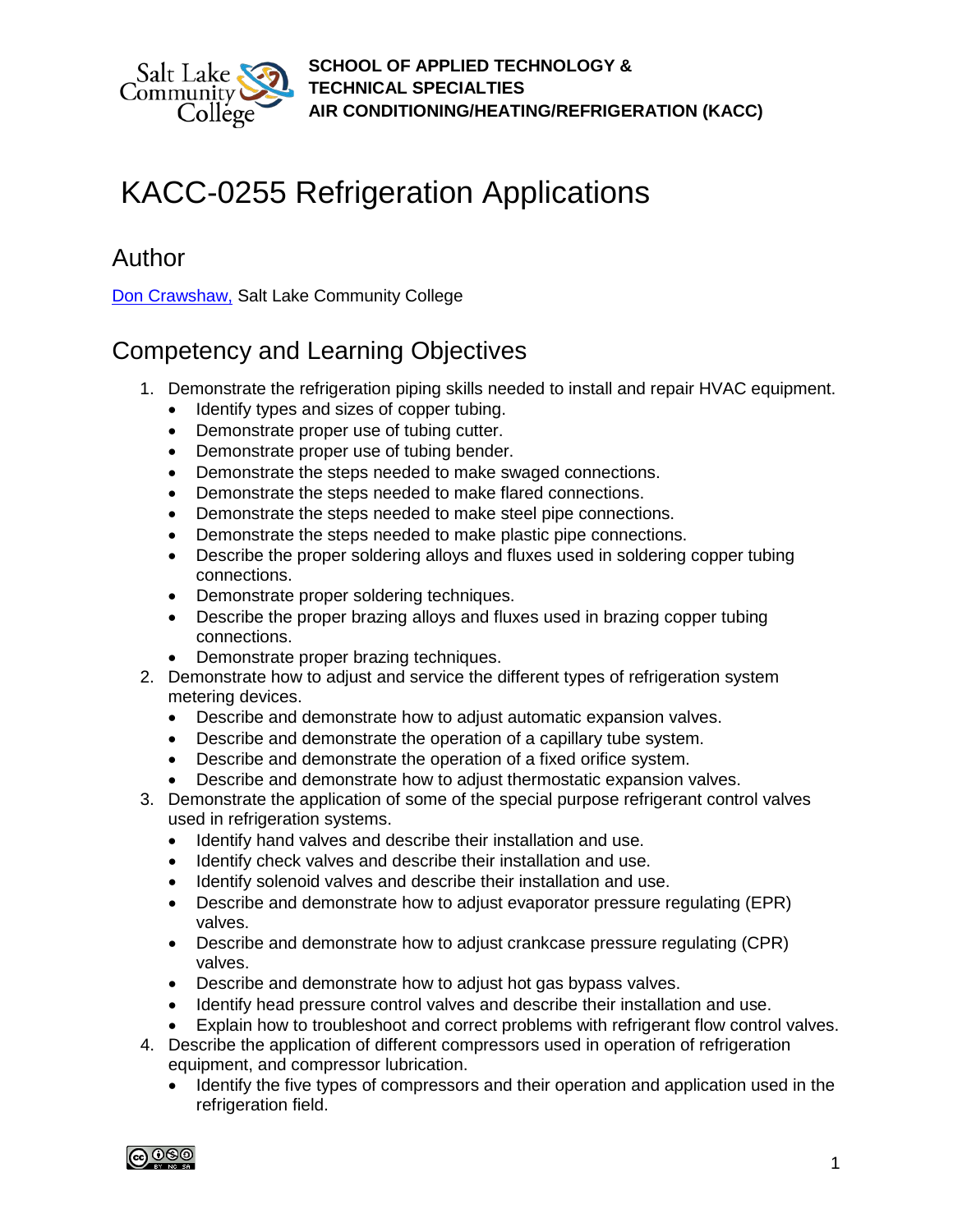- Explain how to replace, size, align and adjust V-belts used in the refrigeration field.
- Identify and describe the refrigeration lubricants used in refrigeration compressors and their applications and properties.
- Demonstrate how to change oil in a refrigeration compressor.
- Explain refrigeration compressor load capacity control.
- 5. Evaluate refrigeration equipment performance.
	- Perform refrigeration system recovery.
	- Perform refrigeration system evacuation.
	- Perform refrigeration system recharge
	- Operate and test a capillary tube refrigeration system.
	- Operate and test a thermal expansion valve (TXV) refrigeration system.

# Orientation to Course

### Course Description

This course introduces the piping skills needed to install and repair refrigeration systems. This course also will examine more in depth the use and operation of metering devices, special purpose valves, and compressors used in refrigeration systems. The lubrication and accessories needed for proper compressor operation will also be examined. Students will demonstrate the process of recovery, evacuation, recharging, operation and testing on refrigeration.

### **Competencies**

Upon completion of the course, you will be rated as MC (Mastered Competency) or NM (Not-Mastered Competency) based on your demonstrated ability of the course's established competencies. You will:

- Demonstrate the refrigeration piping skills needed to install and repair HVAC equipment.
- Demonstrate how to adjust and service the different types of refrigeration system metering devices.
- Demonstrate the application of some of the special purpose refrigerant control valves used in refrigeration systems.
- Describe the application of different compressors used in operation of refrigeration equipment, and compressor lubrication.
- Evaluate refrigeration equipment performance.

### Assessment

You will be given a written progress exam and/or a lab practical to see if you are on track in progressing toward the required competencies at the end of each module. You must pass these progress exams with a score of at least 80% before you can move on to the next module. At the end of the course you will again be given a written exam and final lab practical that you must pass with at least a score of 80% before you will be rated with an MC as your grade for the course.

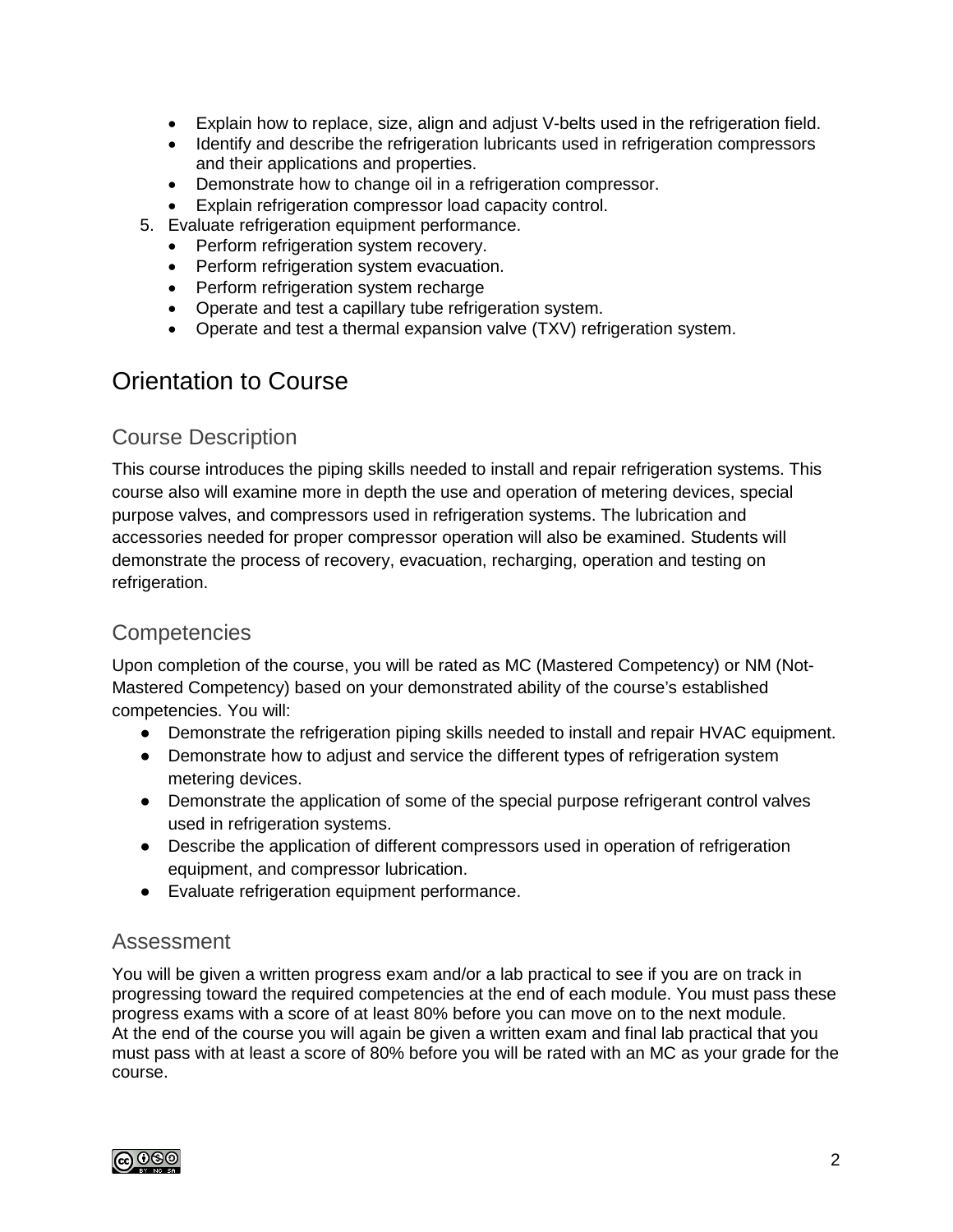### Labs

You will have 21 labs as a part of this course. There is a schedule for labs and other opportunities to work with instructors. Sign up ahead of time for labs, about a week before you want to work on a lab. Make sure you come at that time or reschedule it.

### Syllabus and Textbooks

Read the [syllabus](https://slcc.instructure.com/courses/387222/files/56367006/download?wrap=1) to understand the expectations for this course. The instructor will go through the syllabus and review the textbook with you on your first day of class.

- Heating and Cooling Essentials, 4th Edition, Crawshaw, ISBN: 978-1-63126-059-9
- Heating and Cooling Essentials Lab Workbook, 4th Edition, Crawshaw, ISBN: 978-1- 63126-063-6

### Course Navigation

In the left navigation bar is a Course Tools menu. It provides information about what tools you need for the course, and how to navigate in Canvas. Start the course with the first module below. You can also click on the **Modules** link in the left navigation bar to navigate through the course.

## Modules

### Module 1: Piping Skills - Part 1: Copper Tubing and Steel Pipe

#### **Piping Skills Overview**

One of the top skills that HVAC companies look for in their employees, along with customer soft skills and troubleshooting, is having good piping skills. This includes how to install and repair broken refrigerant copper lines. Developing these piping skills takes time, but practice make perfect. You will learn how to cut and bend copper lines, and how to make flare and swage connections.

When you have completed this module, you will know how to:

- Identify types and sizes of copper tubing.
- Demonstrate proper use of tubing cutter.
- Demonstrate proper use of tubing bender.
- Demonstrate the steps needed to make swaged connections.
- Demonstrate the steps needed to make flared connections.
- Demonstrate the steps needed to make steel pipe connections.
- Demonstrate the steps needed to make plastic pipe connections.

#### **Copper Tubing and Steel Pipe Assignments**

One of the biggest expenses in the HVAC industry is the cost of refrigerants. Leaks in refrigeration or air conditioning systems can result in a number of different problems. One problem is the cost of replacing the refrigerant. Also, refrigerants can destroy the ozone layer in the atmosphere which is correlated with global warming. Leaks in refrigeration or air

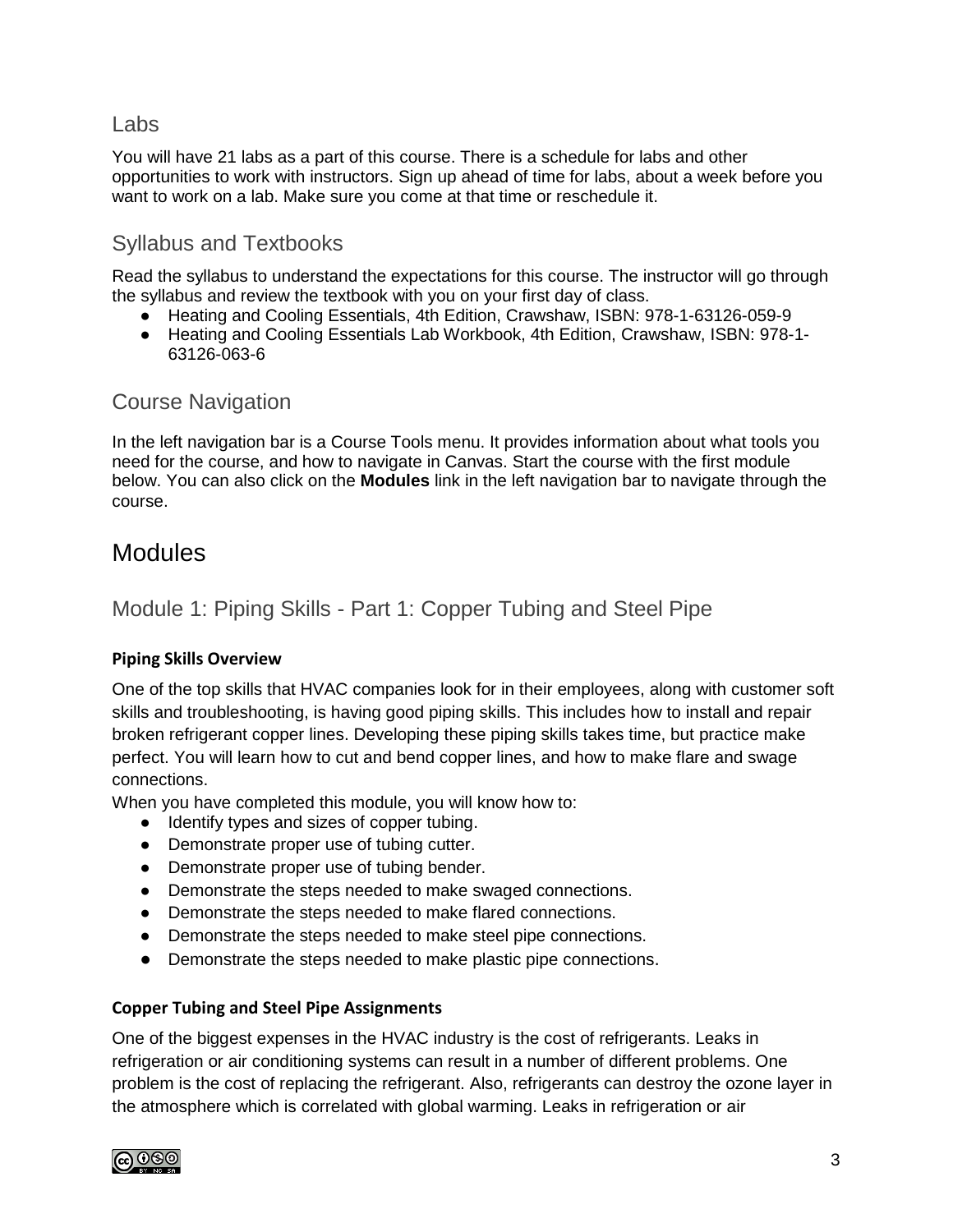conditioning systems can also introduce air into the system which can cause its own problems. So having the skills to repair these leaks or to make sure that installations of refrigerant lines are tight to begin with is so important. In this section of the module you will learn how to cut, bend, flare, and swage copper tubing.

**Instructions** 

- 1. Read chapter 4 Working with Copper Tubing in your Heating and Cooling Essentials textbook.
- 2. Take the Check Your Knowledge: Chapter 4 Quiz.
- 3. Watch the following videos:
	- a. Tube Cutting
	- b. Tube Bending
	- c. Tube Swaging
	- d. Tube Flaring
- 4. Read chapter 5 Working with Pipe in your Heating and Cooling Essentials textbook.
- 5. Take the Check Your Knowledge: Chapter 5 Quiz.
- 6. Complete the 5 Lab Projects for this section of the module.

#### **Check Your Knowledge: Chapter 4 Review Quiz**

After you have read the textbook chapter, take this open book chapter review quiz. This quiz is designed to help you know what you have learned from the textbook.

#### **Testing Procedures:**

- 1. Click **Take this Quiz** link.
- 2. Read each question and choose the best answer(s).
- 3. When you have answered all the questions, click the **Submit** button. You will be shown your score.

#### **Check Your Knowledge: Chapter 5 Review Quiz**

After you have read the textbook chapter, take this open book chapter review quiz. This quiz is designed to help you know what you have learned from the textbook.

#### **Testing Procedures:**

- 4. Click **Take this Quiz** link.
- 5. Read each question and choose the best answer(s).
- 6. When you have answered all the questions, click the **Submit** button. You will be shown your score.

#### **Lab Project 4: Working with Copper Tubing**

For this lab you will be using your Heating and Cooling Essentials Lab Workbook. In this lab you will be identifying copper tubing fittings, and the make and size of copper tubing. You will then work on learning how to use a tubing cutter and deburring tool.

- 1. You will need to remove the lab sheets for Lab 4 from your lab manual.
- 2. Print your name and the date on the top of the first lab sheet.
- 3. Use the lab manual sheets for the lab.
- 4. You will only need to complete Activity 4-1, 4-2, 4-3 and 4-4 for this lab.
- 5. Have your instructor sign off on the front page of your lab sheets that you have completed the lab.

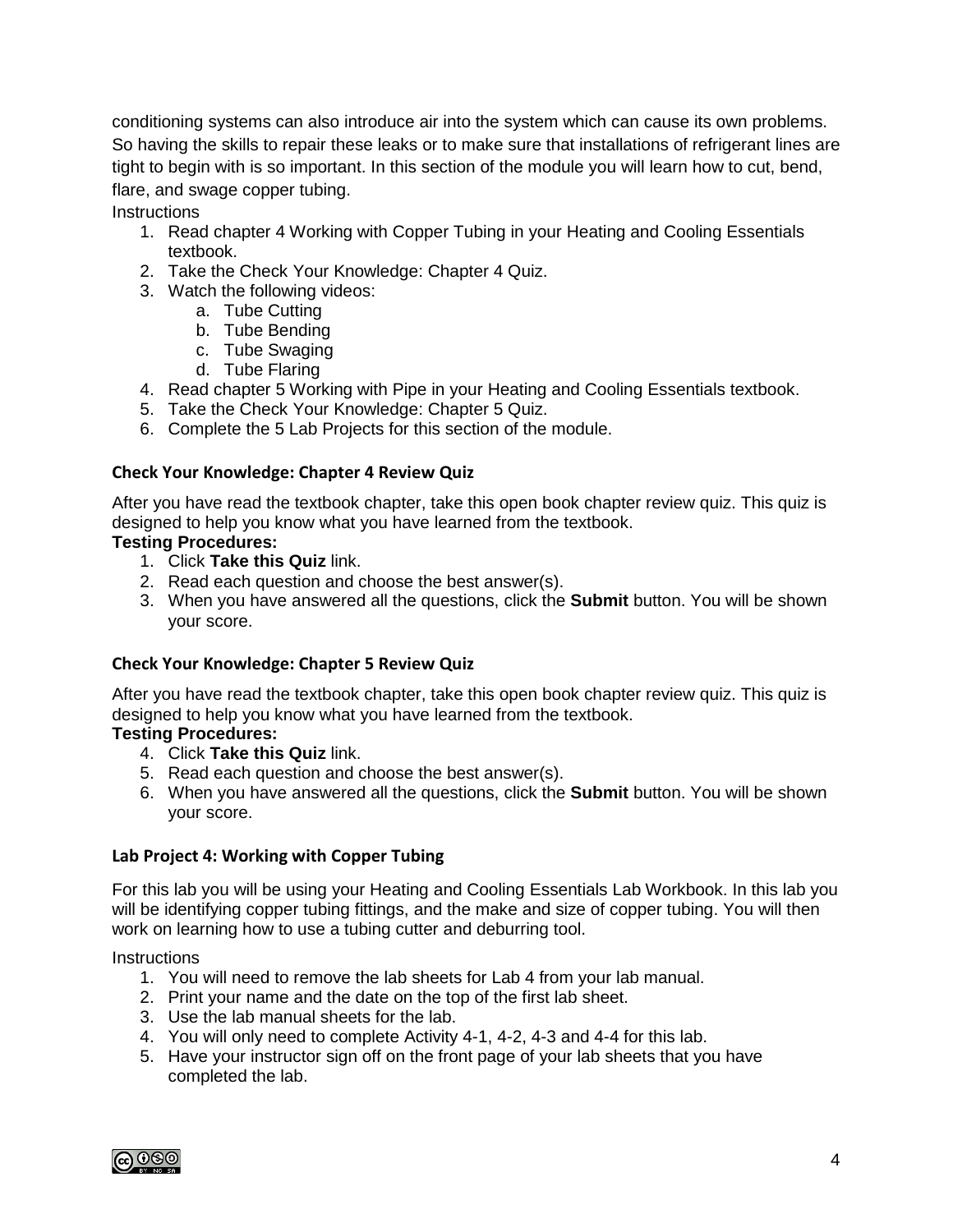6. Scan this page of the lab sheets and submit your scan into Canvas to complete your lab, so you can move on to the next assignment.

#### **Lab Project: Bending Tubing**

For this lab you will be working with a hand bender to bend pieces of copper tubing to match different designs. Being able to bend different bends in refrigeration tubing can help reduce installation costs by limiting the number of elbow fittings and labor time that would be needed for installation jobs.

**Instructions** 

- 1. Print out the Bending Tubing lab worksheet.
- 2. Print out these instruction on how to use the tubing bender.
- 3. Ask your instructor to show you how to use the bender.
- 4. Get some scrap tubing from the instructor and do some practice bends before you start the lab assignment.
- 5. Using the worksheet, follow the instructions for the lab.
- 6. Have your instructor sign off that you have completed the lab.
- 7. Scan the lab worksheet/checklist and submit your scan into Canvas to complete your lab, so you can move on to the next assignment.

#### **Lab Project: Flaring Tubing**

In this lab you will be learning how to make flaring connections in copper tubing. This skill is also one that requires practice to master. Improper flaring connections are one of the leading causes of refrigerant leaks in refrigeration and air conditioning systems. Remember practice make perfect.

**Instructions** 

- 1. Print out the Flaring Tubing lab worksheet.
- 2. Using the worksheet, follow the instructions for the lab.
- 3. Have your instructor sign off that you have completed the lab.
- 4. Scan the lab worksheet/checklist and submit your scan into Canvas to complete your lab, so you can move on to the next assignment.

#### **Lab Project: Swaging Tubing**

Like the skill of tubing bending that can reduce the number of copper elbow fittings needed for an installation, the skill of swaging can help to reduce the number of couplings that are needed in an installation. Swaging is a skill that requires less amount of time to master. In this lab you will be learning how to use both a hand punch style of swaging tool as well as an hydraulic style of swaging tool.

- 1. Print out the Swaging Tubing lab worksheet.
- 2. Using the worksheet, follow the instructions for the lab.
- 3. Have your instructor sign off that you have completed the lab.
- 4. Scan the lab worksheet/checklist and submit your scan into Canvas to complete your lab, so you can move on to the next assignment.

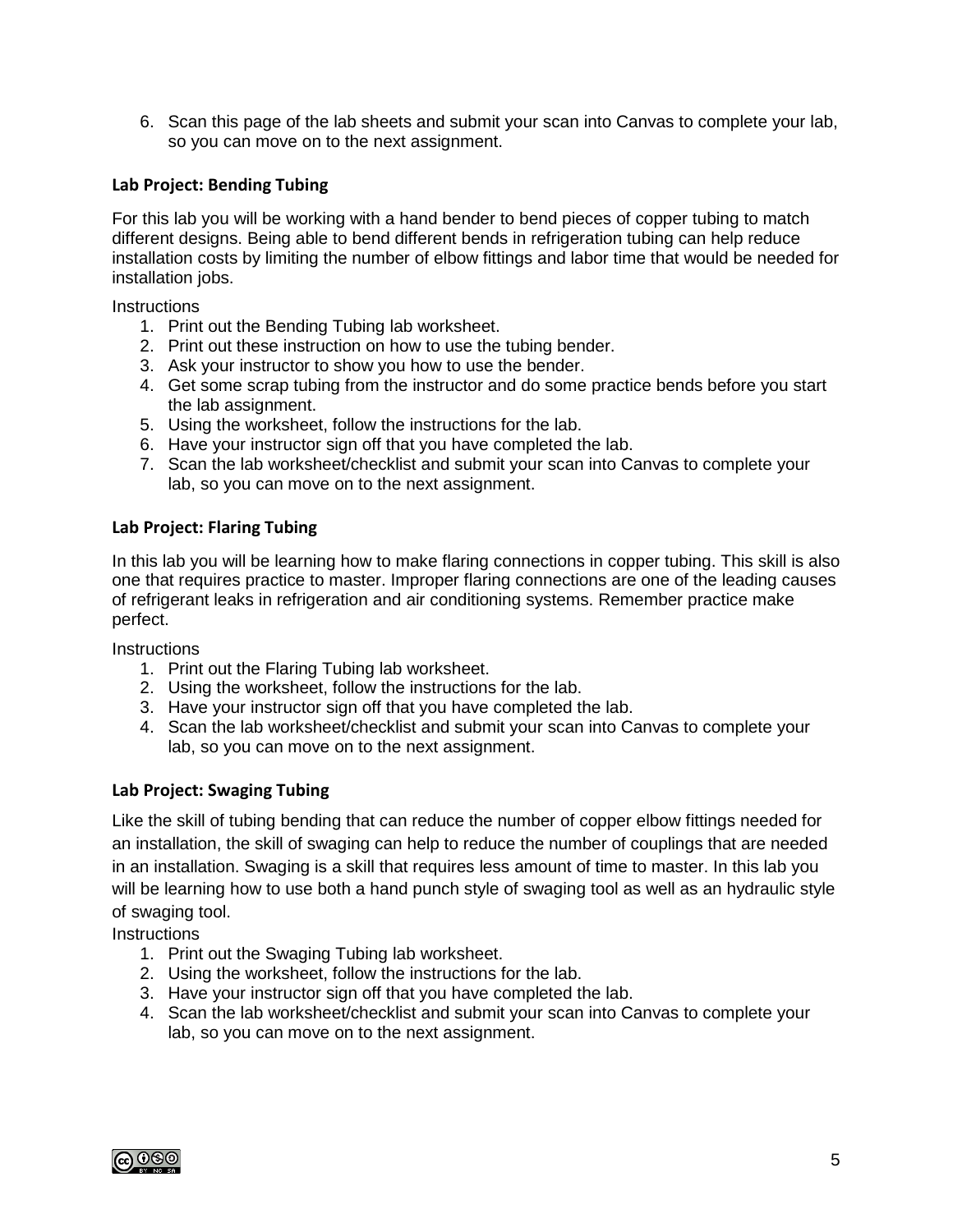#### **Lab Project 5: Working with Pipe**

For this lab you will be using your Heating and Cooling Essentials Lab Workbook. In this lab you will be identifying the tools and fitting used with steel and plastic pipe. You will then be learning how to cut, thread and join both plastic and steel pipe.

**Instructions** 

- 1. You will need to remove the lab sheets for Lab 5 from your lab manual.
- 2. Print your name and the date on the top of the first lab sheet.
- 3. Use the lab manual sheets for the lab.
- 4. Have your instructor sign off on the front page of your lab sheets that you have completed the lab.
- 5. Scan this page of the lab sheets and submit your scan into Canvas to complete your lab, so you can move on to the next assignment.

Module 2: Piping Skills Part 2: Soldering and Brazing Copper Tubing

#### **Soldering and Brazing Copper Tubing Overview**

The most important skill for an HVAC tech is soldering and brazing of refrigerant copper lines. Even after you have completed this module, I would encourage you whenever you have some spare time to keep practicing your piping skills especially your soldering and brazing skills. When you have completed this module, you will know how to:

- Describe the proper soldering alloys and fluxes used in soldering copper tubing connections.
- Demonstrate proper soldering techniques.
- Describe the proper brazing alloys and fluxes used in brazing copper tubing connections.
- Demonstrate proper brazing techniques.

#### **Soldering Piping Skills Assignments**

In this section of the module you will explore and demonstrate the piping skill of soldering copper tubing. The skill of soldering is used to join copper fittings and tubing together by the use of torches and filler rods (or alloys). The soldering alloys melt at temperatures below 840°F. You will be learning how to setup and operate air-acetylene torches, which are used for soldering. As was started before, even after you have completed this module, I would encourage you whenever you have some spare time to keep practicing your piping skills especially your soldering and brazing skills.

To begin with please watch the video on [Soldering and Brazing Safety.](https://www.youtube.com/watch?v=tBPKQMIfZDY&feature=youtu.be)

- 1. Read chapter 6 Soldering in your Heating and Cooling Essentials textbook.
- 2. Take the Check Your Knowledge: Chapter 6 Quiz.
- 3. Watch the Soldering and Brazing videos.
	- a. [Soldering & Brazing Setup Video](https://www.youtube.com/watch?v=l9ogye0oXH4&feature=youtu.be)
	- b. [Soldering & Brazing Preparation Video](https://www.youtube.com/watch?v=gfq8UYcC8Dk&feature=youtu.be)
	- c. [Soldering Procedure Video](https://www.youtube.com/watch?v=0dN7p3x27_I&feature=youtu.be)
- 4. Complete the 2 Lab Projects for this section of the module.

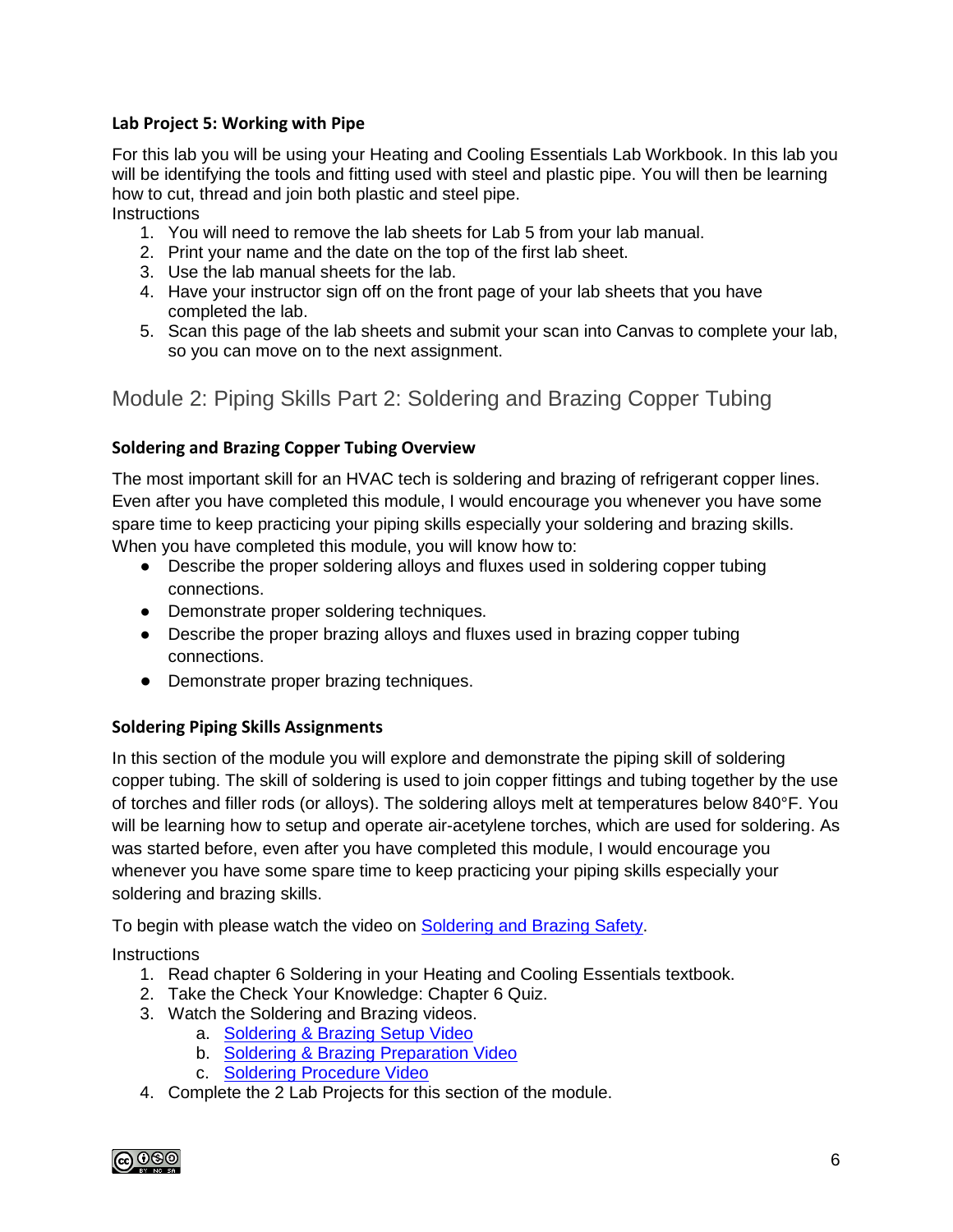#### **Check Your Knowledge: Chapter 6 Review Quiz**

After you have read the textbook chapter, take this open book chapter review quiz. This quiz is designed to help you know what you have learned from the textbook.

#### **Testing Procedures:**

- 1. Click **Take this Quiz** link.
- 2. Read each question and choose the best answer(s).
- 3. When you have answered all the questions, click the **Submit** button. You will be shown your score.

#### **Lab Project 6: Soldering**

For this lab you will be using your Heating and Cooling Essentials Lab Workbook. In this lab you will be identifying the components of an air-acetylene torch set. You will then be learning how to assemble, use and solder with the air-acetylene torch set.

**Instructions** 

- 1. You will need to remove the lab sheets for Lab 6 from your lab manual.
- 2. Print your name and the date on the top of the first lab sheet.
- 3. Use the lab manual sheets for the lab.
- 4. You will not be doing Activity 6-5 during this lab but will use it in a different lab later.
- 5. Have your instructor sign off on the front page of your lab sheets that you have completed the lab.
- 6. Scan this page of the lab sheets and submit your scan into Canvas to complete your lab, so you can move on to the next assignment.

#### **Lab Project: 95/5 Soft Solder Training**

In this lab you will be continuing your training and practice in soldering together with copper tubing. After some more practice you will be soldering together a lab project and testing it to make sure it does not leak.

**Instructions** 

- 1. Print out the 95/5 Soft solder Training lab worksheet.
- 2. Using the worksheet, follow the instructions for the lab.
- 3. Have your instructor sign off that you have completed the lab.
- 4. Scan the lab worksheet/checklist and submit your scan into Canvas to complete your lab, so you can move on to the next assignment.

#### **Brazing Piping Skills Assignments**

In this section of the module you will explore and demonstrate the piping skill of brazing together copper tubing. The skill of brazing is used to join copper fittings and tubing together by the use of torches and filler rods (or alloys). The brazing alloys melt at temperatures above 840°F. You will be learning how to setup and operate oxyacetylene torches, used for brazing. As was started before, even after you have completed this module, I would encourage you whenever you have some spare time to keep practicing your piping skills especially your soldering and brazing skills.

**Instructions** 

1. Read chapter 7 Brazing and Flame Cutting in your Heating and Cooling Essentials textbook.

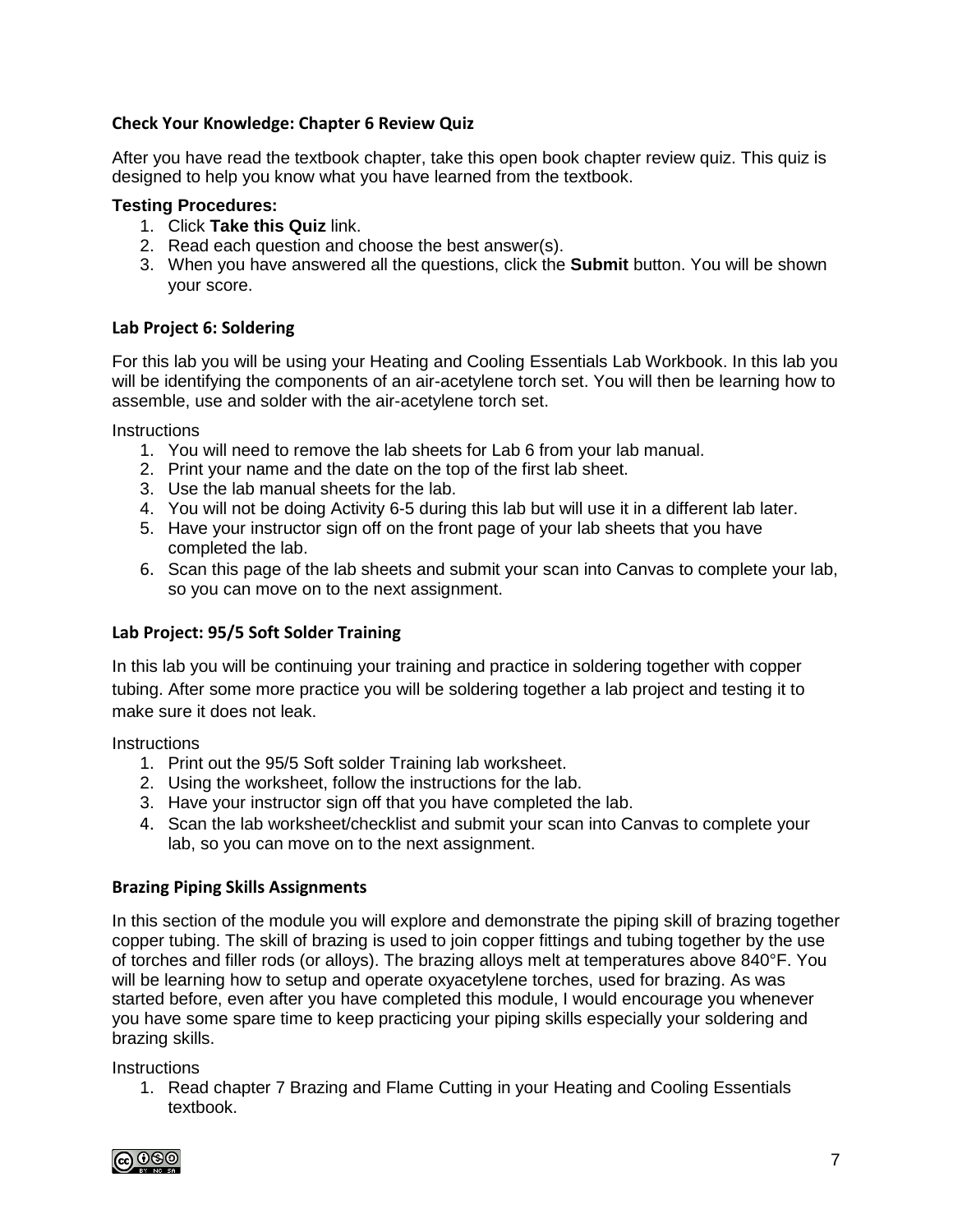- 2. Take the Check Your Knowledge: Chapter 7 Quiz.
- 3. Watch these videos.
	- a. [Brazing Procedure Part 1 Video](https://www.youtube.com/watch?v=8IVRZGDPa90&feature=youtu.be)
	- b. [Brazing Procedure](https://www.youtube.com/watch?v=fE_OvpzkSc4&feature=youtu.be) Part 2 Video
	- c. [Brazing Procedure Part 3 Video](https://www.youtube.com/watch?v=NXOmBZKyWHU&feature=youtu.be)
	- d. [Brazing Procedure Part 4 Video](https://www.youtube.com/watch?v=9gBrkqFeKHo&feature=youtu.be)
	- e. Brazing for HVAC Technicians *(Instructor has permission to stream this video through the LMS)*
- 4. Complete the 4 Lab Projects for this section of the module.

#### **Check Your Knowledge: Chapter 7 Review Quiz**

After you have read the textbook chapter, take this open book chapter review quiz. This quiz is designed to help you know what you have learned from the textbook.

#### **Testing Procedures:**

- 1. Click **Take this Quiz** link.
- 2. Read each question and choose the best answer(s).
- 3. When you have answered all the questions, click the **Submit** button. You will be shown your score.

#### **Lab Project 7: Brazing and Flame Cutting**

For this lab you will be using your Heating and Cooling Essentials Lab Workbook. In this lab you will be identifying the temperature characteristics of the flux used for brazing, the parts of a oxygen regulator and different types of brazing tips. You will then be learning how to assemble, use and braze with the oxyacetylene torch set. You will also learn how to braze using an airacetylene torch set.

**Instructions** 

- 1. You will need to remove the lab sheets for Lab 7 from your lab manual.
- 2. Print your name and the date on the top of the first lab sheet.
- 3. Use the lab manual sheets for the lab.
- 4. You will only use Activity 7-1, 7-2 and 7-3 along with Activity 6-5 during this lab.
- 5. Have your instructor sign off on the front page of your lab sheets that you have completed the lab.
- 6. Scan this page of the lab sheets and submit your scan into Canvas to complete your lab, so you can move on to the next assignment.

#### **Lab Project: 15% Silver Brazing Training**

In this lab you will be continuing your training and practice in brazing together copper tubing. After some more practice you will be brazing together a lab project and testing it to make sure it does not leak.

- 1. Print out the 15% Silver Brazing Training lab worksheet.
- 2. Using the worksheet, follow the instructions for the lab.
- 3. Have your instructor sign off that you have completed the lab.
- 4. Scan the lab worksheet/checklist and submit your scan into Canvas to complete your lab, so you can move on to the next assignment.

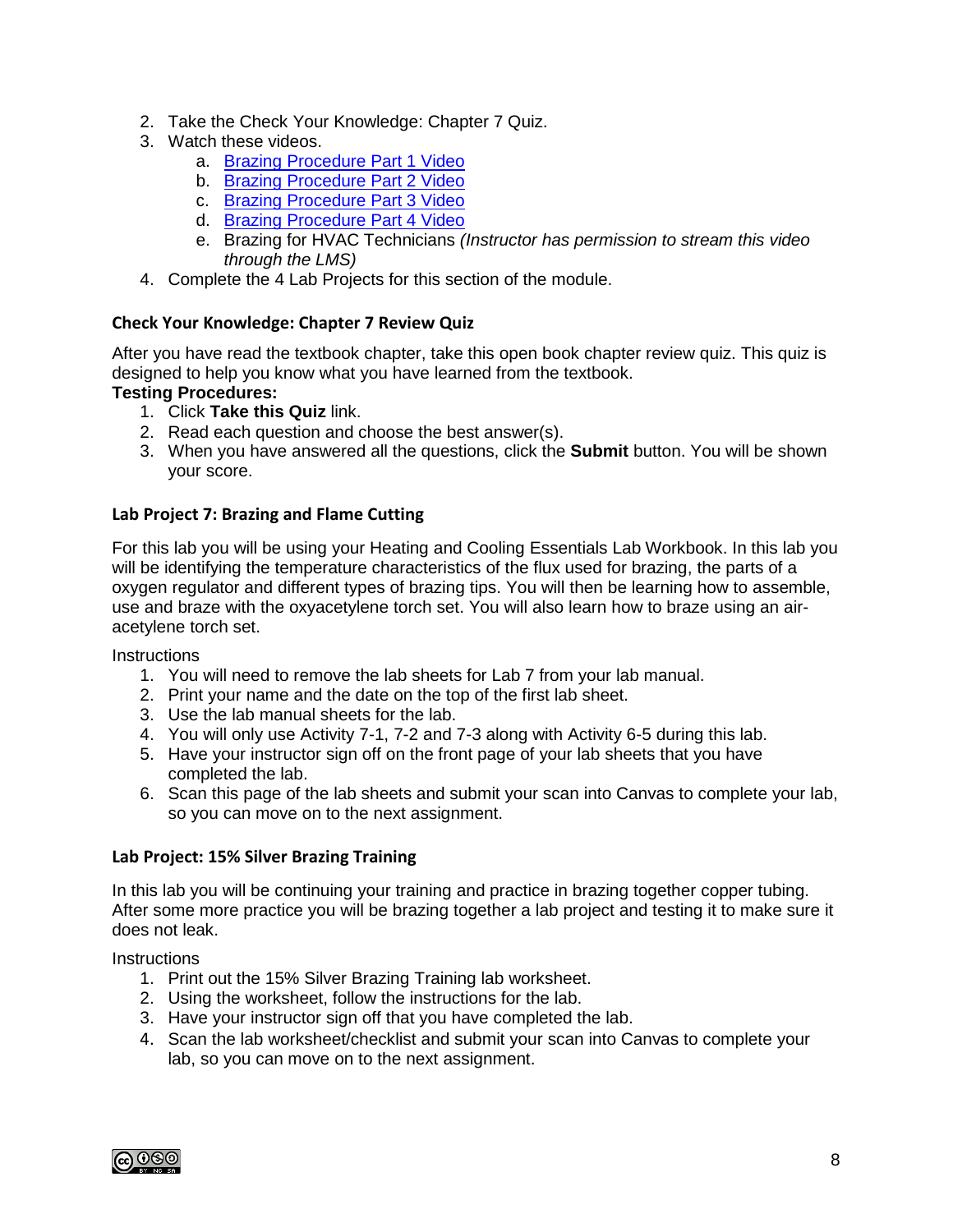#### **Lab Project: 45% Silver Brazing Training**

In this lab you will be continuing your training and practice in brazing together copper tubing but this time you will be using 45% silver brazing alloy. After some more practice you will be brazing together a lab project and testing it to make sure it does not leak.

**Instructions** 

- 1. Print out the 45% Silver Brazing Training lab worksheet.
- 2. Using the worksheet, follow the instructions for the lab.
- 3. Have your instructor sign off that you have completed the lab.
- 4. Scan the lab worksheet/checklist and submit your scan into Canvas to complete your lab, so you can move on to the next assignment.

#### **Lab Project: Building a Heat Exchanger**

In this lab you will be building a heat exchanger that you will be using later in your education. This heat exchanger will be used when you start building your project boards in KACC 0445 Commercial Refrigeration.

**Instructions** 

- 1. Print out the Building a Heat Exchanger lab worksheet.
- 2. Using the worksheet, follow the instructions for the lab.
- 3. Have your instructor sign off that you have completed the lab.
- 4. Scan the lab worksheet/checklist and submit your scan into Canvas to complete your lab, so you can move on to the next assignment.

#### **Piping Skills Written Progress Exam**

This exam will help you and your instructor see how you are progressing in the course. This exam covers chapters 4,5,6, and 7 in the Heating and Cooling Essentials Textbook. This exam must be taken in the classroom. You must get a score of 80% or better to move on to the next assignment.

#### **Piping Skills Lab Practical**

As stated at the beginning of this module: "One of the top skills that HVAC companies look for in their employees, along with customer soft skills and troubleshooting, is having good piping skills. This includes how to install and repair broken refrigerant copper lines. Developing these piping skills takes time, but practice make perfect. You will learn how to cut and bend copper lines, how to make flare and swage connections. But the most important skill is soldering and brazing of refrigerant copper lines. Even after you have completed this module, I would encourage you whenever you have some spare time to keep practicing your piping skills especially your soldering and brazing skills."

When you have completed both module 1 and 2, you will know how to:

- Identify types and sizes of copper tubing.
- Demonstrate proper use of tubing cutter.
- Demonstrate proper use of tubing bender.
- Demonstrate the steps needed to make swaged connections.
- Demonstrate the steps needed to make flared connections.
- Demonstrate the steps needed to make steel pipe connections.
- Demonstrate the steps needed to make plastic pipe connections.

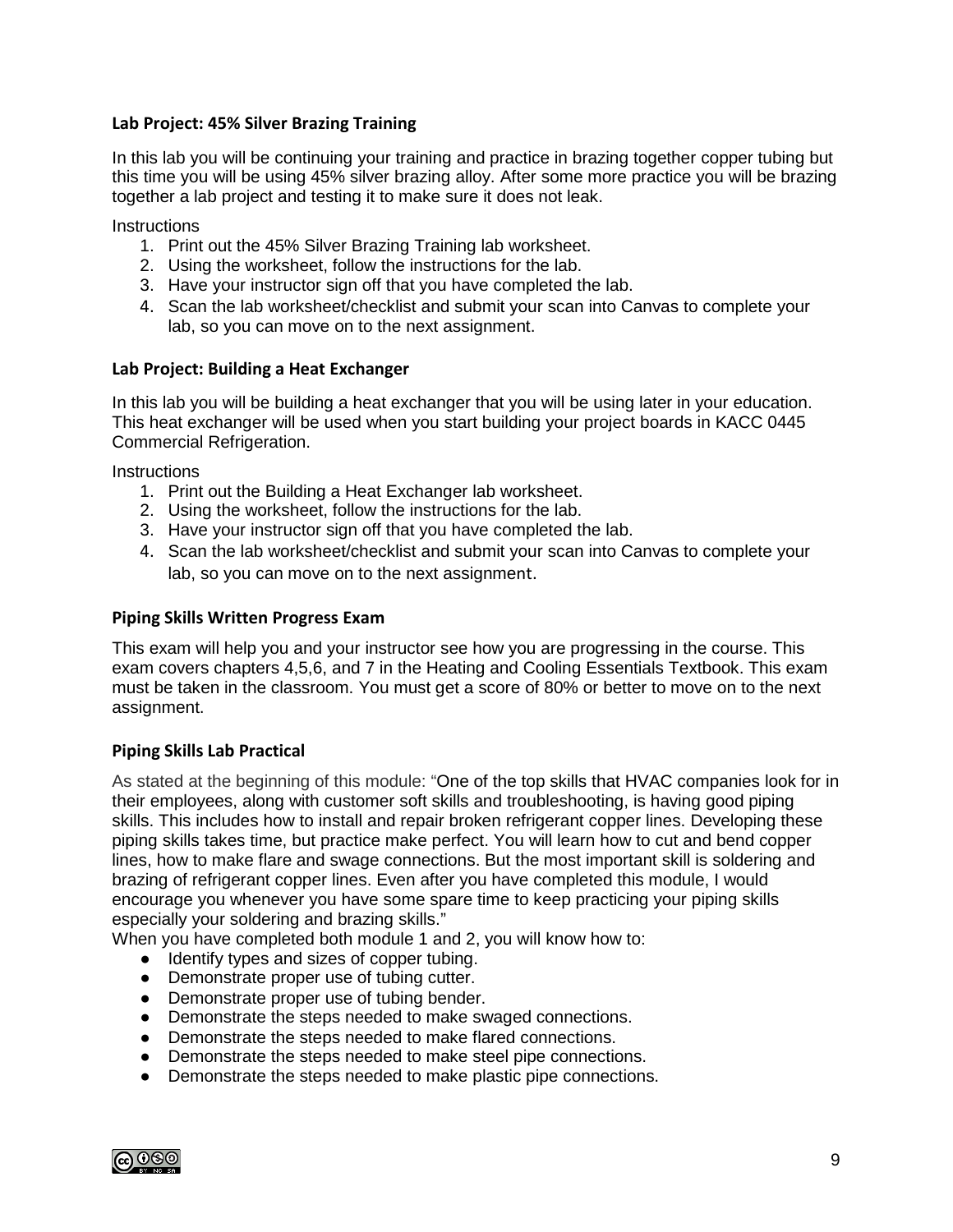- Describe the proper soldering alloys and fluxes used in soldering copper tubing connections.
- Demonstrate proper soldering techniques.
- Describe the proper brazing alloys and fluxes used in brazing copper tubing connections.
- Demonstrate proper brazing techniques.

For this lab practical you will be assessed on your skills with tubing, cutting, bending, swaging, flaring, soldering and brazing by building a lab project to match the model one and also it must not leak.

This lab practical must be performed in the presence of your instructor and will help you and your instructor see how you are progressing in the course. You will need a score of 80% or higher to show that you have mastered the competency.

- 1. Schedule time with your instructor when you are ready for your lab practical.
- 2. Your instructor will provide you with the worksheets for this lab.
- 3. Here is th[e](https://slcc.instructure.com/courses/388450/files/60075507/download?wrap=1) checklist that will be used to grade you on your lab.
- 4. After the lab, your instructor will enter your score into Canvas.

### Module 3: Metering Devices

#### **Metering Devices Overview**

In this module we will be taking a closer look at the operation and application of metering devices. Whether you are working on a refrigeration system or an air conditioning system, the metering devices operate the same. Metering devices serve two major purposes. The first one is to make sure the evaporator has the proper amount of refrigerant in it to get the proper heat transfer and absorption. The second purpose is to make sure the compressor only receives vapor at its inlet and not liquid which can harm the compressor. Each metering device we will be looking at, operates a little differently but still performs the job described above. You will learn how to test and adjust these different metering devices.

When you have completed this module, you will know how to:

- Describe and demonstrate how to adjust automatic expansion valves.
- Describe and demonstrate the operation of a capillary tube system.
- Describe and demonstrate the operation of a fixed orifice system.
- Describe and demonstrate how to adjust thermostatic expansion valves.

#### **Metering Devices Assignments**

Making sure that the metering device in a refrigeration or air conditioning system is working correctly is vital to the proper operation of these systems. As you work through this module pay close attention to your testing and adjusting procedures while you work with these metering devices.

- 1. Read chapter 17 Working with Metering Devices in your Heating and Cooling Essentials textbook.
- 2. Take the Check Your Knowledge: Chapter 17 Quiz.
- 3. Complete the 3 Lab Projects for this module.

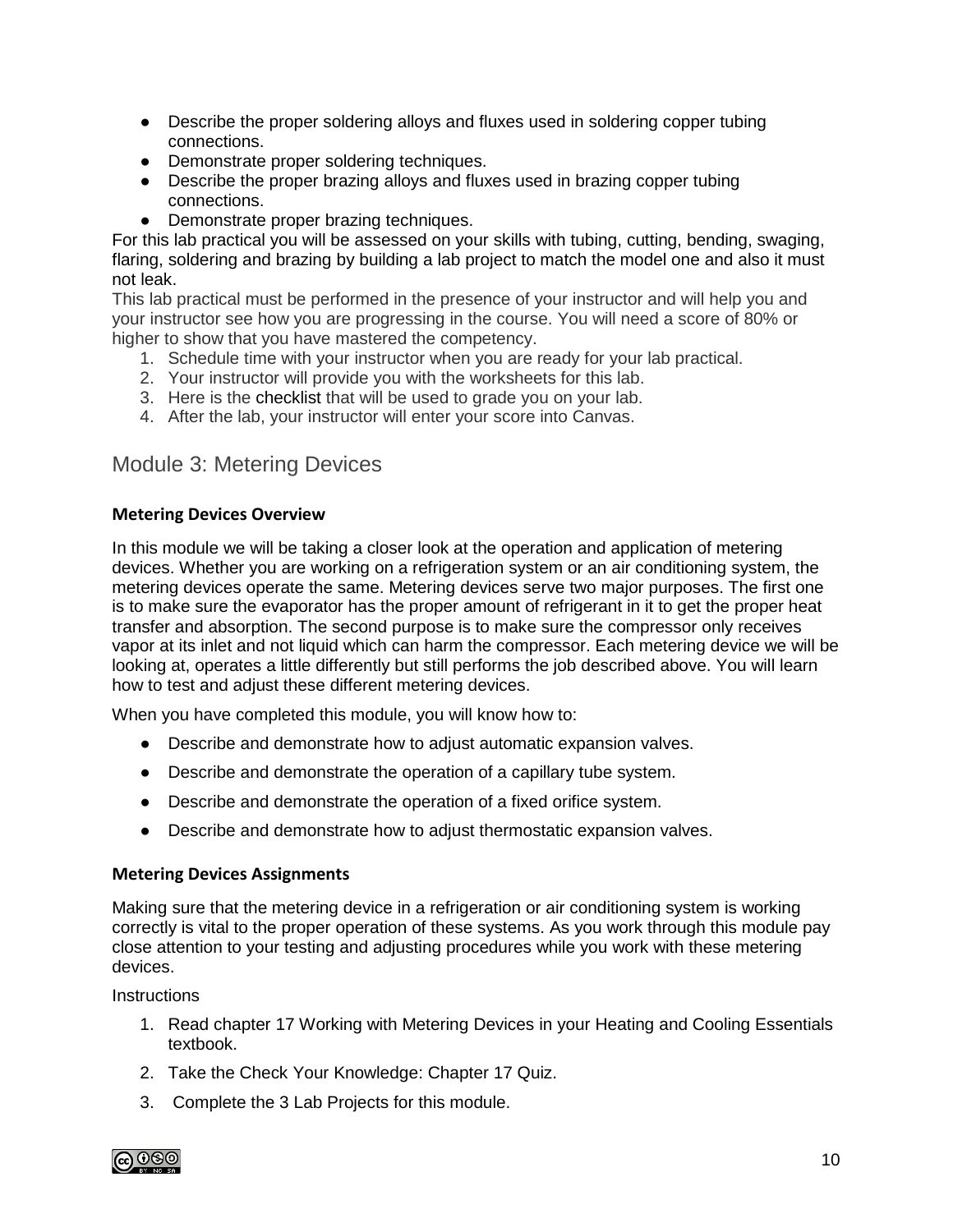#### **Check Your Knowledge: Chapter 17 Review Quiz**

After you have read the textbook chapter, take this open book chapter review quiz. This quiz is designed to help you know what you have learned from the textbook.

#### **Testing Procedures:**

- 1. Click **Take this Quiz** link.
- 2. Read each question and choose the best answer(s).
- 3. When you have answered all the questions, click the **Submit** button. You will be shown your score.

#### **Lab Project 17: Working with Metering Devices**

In this lab you will be adjusting an automatic expansion valve and a thermostatic expansion valve for proper operation. You will also be checking the operation of a capillary tube system and replacing a filter-drier on a capillary system.

**Instructions** 

- 1. You will need to remove the lab sheets for Lab 17 from your lab manual.
- 2. Print your name and the date on the top of the first lab sheet.
- 3. Use the lab manual sheets for the lab.
- 4. You will not be doing Activity 17-3, 17-4, and 17-6 during this lab.
- 5. You will be using the blue Amatrol air conditioning and heat pump trainer for this lab.
- 6. Have your instructor sign off on the front page of your lab sheets that you have completed the lab.
- 7. Scan this page of the lab sheets and submit your scan into Canvas to complete your lab, so you can move on to the next assignment.

#### **Lab Project: Working with Fixed Metering Orifices**

For this lab you will be inspecting the fixed metering orifice in an air conditioning system. You will also be testing what effect an overcharge and undercharge can have on the operation of an air conditioning system with a fixed orifice as the metering device.

- 1. Print out the Fixed Metering Orifices lab worksheet.
- 2. Using the worksheet, follow the instructions for the lab.
- 3. You will be using air handler/air conditioner #6 for this lab.
- 4. Have your instructor sign off that you have completed the lab.
- 5. Scan the lab worksheet/checklist and submit your scan into Canvas to complete your lab, so you can move on to the next assignment.

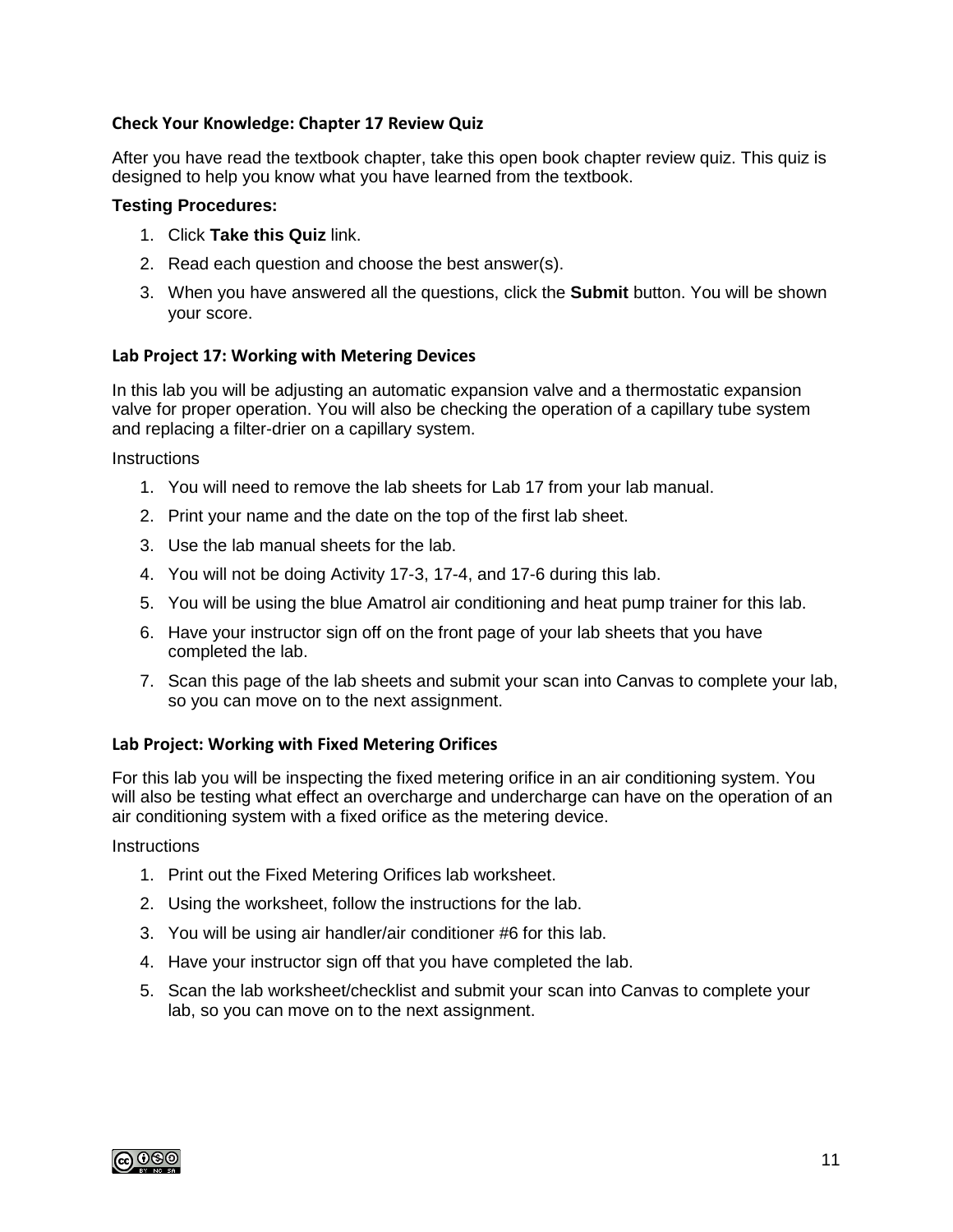#### **Lab Project: Checking and Adjusting TXV's**

For this lab you will be testing and adjusting 5 TXV's on lab equipment. Being able to adjust a TXV to the proper setting is very important in making sure that the metering device is feeding the evaporator with the proper amount of refrigerant.

**Instructions** 

- 1. Print out the Checking and Adjusting TXV's lab worksheet.
- 2. Using the worksheet, follow the instructions for the lab.
- 3. Your instructor will assign the lab equipment to work on.
- 4. Have your instructor sign off that you have completed the lab.
- 5. Scan the lab worksheet/checklist and submit your scan into Canvas to complete your lab, so you can move on to the next assignment.

#### **Metering Devices Written Progress Exam**

This exam will help you and your instructor see how you are progressing in the course. This exam covers chapter 17 in the Heating and Cooling Essentials Textbook. This exam must be taken in the classroom. You must get a score of 80% or better to move on to the next assignment.

#### **Metering Devices Lab Practical**

As stated at the beginning of this module: "We will be taking a closer look at the operation and application of metering devices. Whether you are working on a refrigeration system or an air conditioning system, the metering devices operate the same. Metering devices serve two major purposes. The first one is to make sure the evaporator has the proper amount of refrigerant in it to get the proper heat transfer and absorption. The second purpose is to make sure the compressor only receives vapor at its inlet and not liquid which can harm the compressor. Each metering device we will be looking at operates a little differently but still performs the job described above. You will learn how to test and adjust these different metering devices."

When you have completed this module, you will know how to:

- Describe and demonstrate how to adjust automatic expansion valves.
- Describe and demonstrate the operation of a capillary tube system.
- Describe and demonstrate the operation of a fixed orifice system.
- Describe and demonstrate how to adjust thermostatic expansion valves.

In this lab practical you will be adjusting and measuring the superheat of three types of metering devices you learned about in this module.

#### **Instructions**

This lab practical must be performed in the presence of your instructor and will help you and your instructor see how you are progressing in the course. You will need a score of 80% or higher to show that you have mastered the competency.

- 1. Schedule time with your instructor when you are ready for your lab practical.
- 2. Your instructor will provide you with the worksheets for this lab.

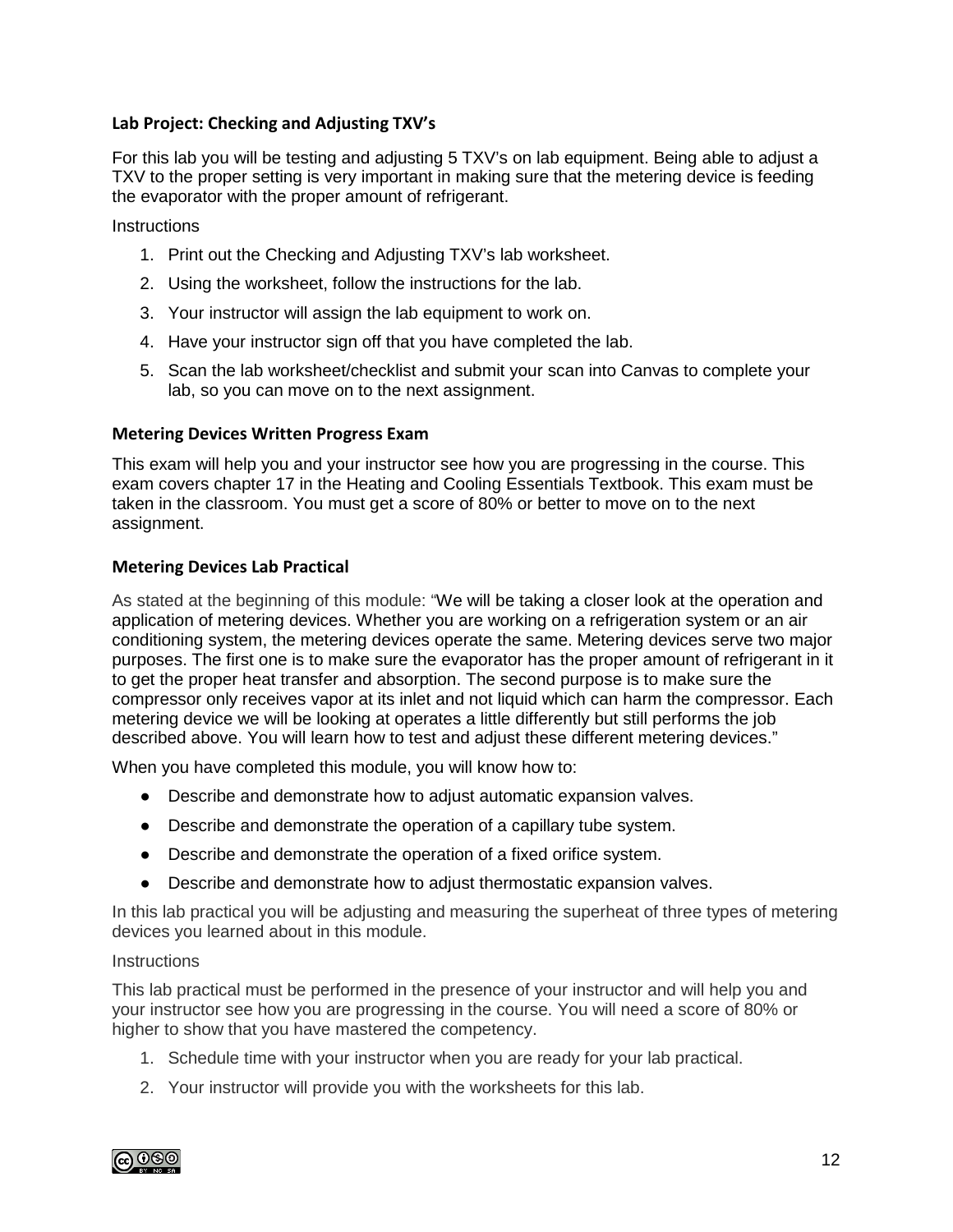- 3. Here is the checklist that will be used to grade you on your lab.
- 4. After the lab, your instructor will enter your score into Canvas.

### Module 4: Special Purpose Valves

#### **Special Purpose Valves Overview**

Many refrigeration systems use special accessory flow control valves to increase system efficiency, provide safeguards, facilitate repairs, or add system features. The valves we are going to study in this module are optional valves, meaning that they may or may not be installed on a refrigeration or air conditioning system. It depends on the system design, desired operation, and cost. We will look at the application and operation of these special purpose valves. Some are manual valves designed to help shut off or isolate components in the system, while others are used to monitor and maintain various pressures in a system. Knowledge of these valves will prevent time-consuming mistakes.

When you have completed this module, you will know how to:

- Identify hand valves and describe their installation and use.
- Identify check valves and describe their installation and use.
- Identify solenoid valves and describe their installation and use.
- Describe and demonstrate how to adjust evaporator pressure regulating (EPR) valves.
- Describe and demonstrate how to adjust crankcase pressure regulating (CPR) valves.
- Describe and demonstrate how to adjust hot gas bypass valves.
- Identify head pressure control valves and describe their installation and use.
- Explain how to troubleshoot and correct problems with refrigerant flow control valves.

#### **Special Purpose Valves Assignments**

As you work through this module you will want to pay close attention to the different applications of these valves. Some valves will look almost identical but operate completely opposite of each other. Understanding where these valves are installed in the system as well as their operation will help to determine their use and purpose. Knowing what valve to shut off to isolate a part of a refrigeration or air conditioning system can help to save time and cost during repairs. Knowing how to test and adjust these valves is a very important skill to master.

- 1. Read chapter 18 Special Purpose Valves in your Heating and Cooling Essentials textbook.
- 2. Take the Check Your Knowledge: Chapter 18 Quiz.
- 3. Read chapter 19 Troubleshooting Refrigerant Flow Controls in your Heating and Cooling Essentials textbook.
- 4. Take the Check Your Knowledge: Chapter 19 Quiz.
- 5. Complete the 2 Lab Projects for this module.

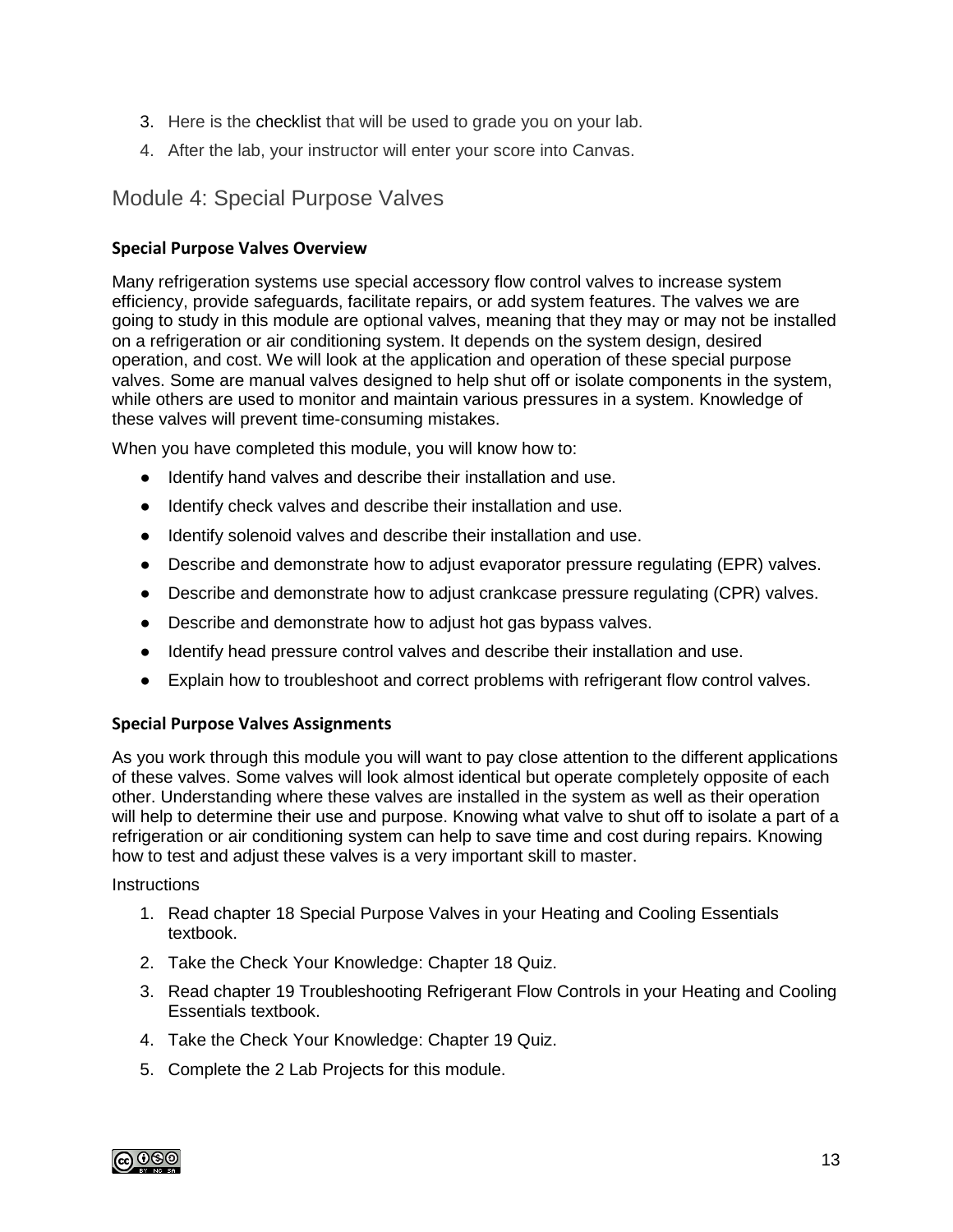#### **Check Your Knowledge: Chapter 18 Review Quiz**

After you have read the textbook chapter, take this open book chapter review quiz. This quiz is designed to help you know what you have learned from the textbook.

#### **Testing Procedures:**

- 1. Click **Take this Quiz** link.
- 2. Read each question and choose the best answer(s).
- 3. When you have answered all the questions, click the **Submit** button. You will be shown your score.

#### **Check Your Knowledge: Chapter 19 Review Quiz**

After you have read the textbook chapter, take this open book chapter review quiz. This quiz is designed to help you know what you have learned from the textbook.

#### **Testing Procedures:**

- 1. Click **Take this Quiz** link.
- 2. Read each question and choose the best answer(s).
- 3. When you have answered all the questions, click the **Submit** button. You will be shown your score.

#### **Lab Project 18: Special Purpose Valves**

In this lab you will be adjusting an EPR valve, observing the operation of a pump-down solenoid valve and adjust a CPR valve for proper operation. You will also be adjusting a discharge bypass valve. You will be using the Yellow Scots Refrigeration Trainer.

**Instructions** 

- 1. You will need to remove the lab sheets for Lab 18 from your lab manual.
- 2. Print your name and the date on the top of the first lab sheet.
- 3. Use the lab manual sheets for the lab.
- 4. You will be using the blue Amatrol air conditioning and heat pump trainer for this lab.
- 5. Have your instructor sign off on the front page of your lab sheets that you have completed the lab.
- 6. Scan this page of the lab sheets and submit your scan into Canvas to complete your lab, so you can move on to the next assignment.

#### **Lab Project 19: Troubleshooting Refrigerant Flow Controls**

In this lab you will be troubleshooting the following refrigerant flow controls, an AEV valve, capillary tube system, TXV valve, solenoid valve and head pressure control valve.

- 1. You will need to remove the lab sheets for Lab 19 from your lab manual.
- 2. Print your name and the date on the top of the first lab sheet.

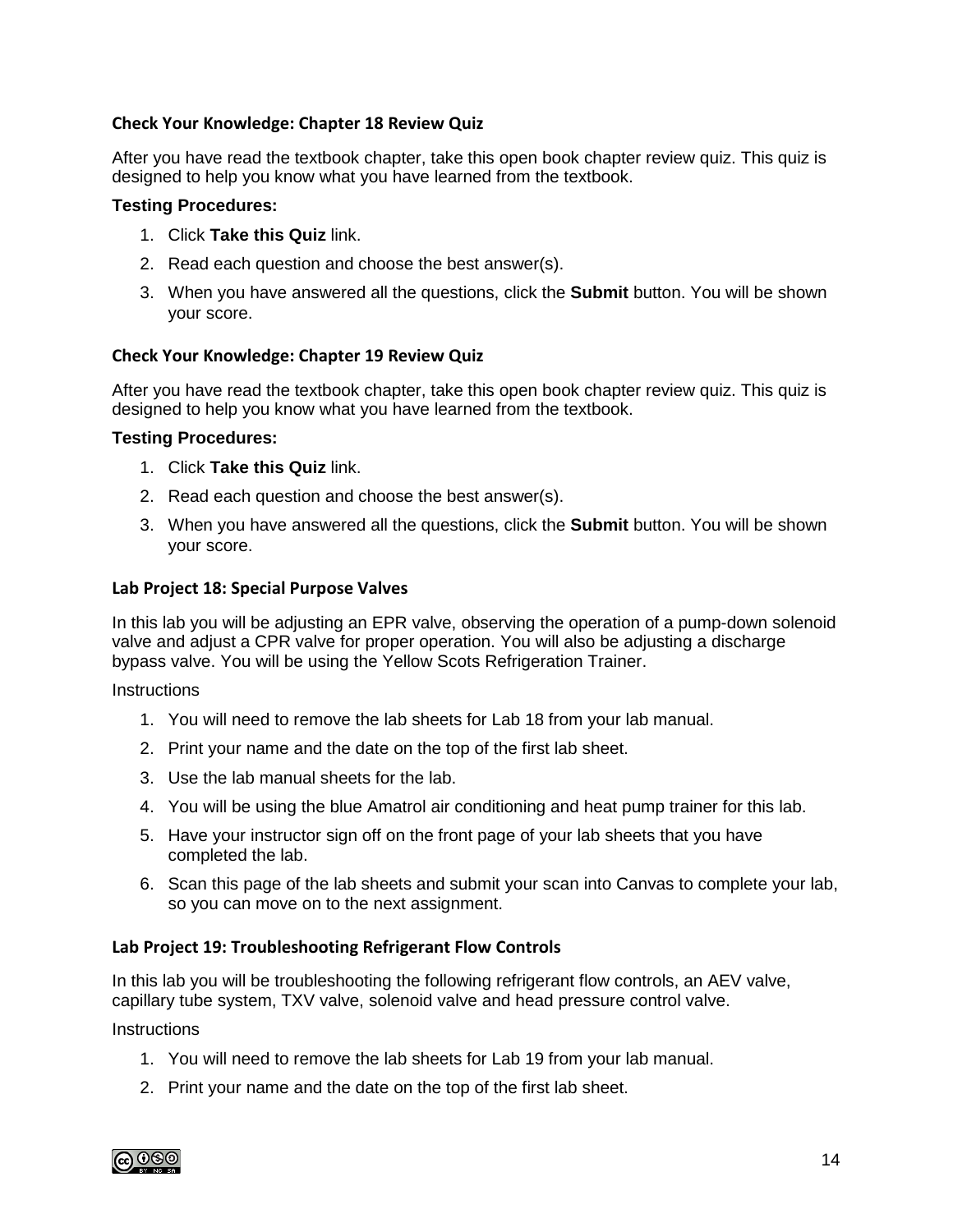- 3. Use the lab manual sheets for the lab.
- 4. You will be using the blue Amatrol air conditioning and heat pump trainer for this lab.
- 5. Have your instructor sign off on the front page of your lab sheets that you have completed the lab.
- 6. Scan this page of the lab sheets and submit your scan into Canvas to complete your lab, so you can move on to the next assignment.

#### **Special-Purpose Valves Written Progress Exam**

This exam will help you and your instructor see how you are progressing in the course. This exam covers chapters 18 and 19 in the Heating and Cooling Essentials Textbook. This exam must be taken in the classroom. You must get a score of 80% or better to move on to the next assignment.

#### **Testing Procedures:**

- 1. Click **Take this Quiz** link.
- 2. Read each question and choose the best answer(s).
- 3. When you have answered all the questions, click the **Submit** button. You will be shown your score.

#### **Special Purpose Valves Lab Practical**

As stated at the beginning of this module: "Many refrigeration systems use special accessory flow control valves to increase system efficiency, provide safeguards, facilitate repairs, or add system features. The valves we are going to study in this module are optional valves, meaning that they may or may not be installed on a refrigeration or air conditioning system. It depends on the system design, desired operation, and cost. We will look at the application and operation of these special purpose valves. Some are manual valves designed to help shut off or isolate components in the system, while others are used to monitor and maintain various pressures in a system. Knowledge of these valves will prevent time-consuming mistakes."

When you have completed this module, you will know how to:

- Identify hand valves and describe their installation and use.
- Identify check valves and describe their installation and use.
- Identify solenoid valves and describe their installation and use.
- Describe and demonstrate how to adjust evaporator pressure regulating (EPR) valves.
- Describe and demonstrate how to adjust crankcase pressure regulating (CPR) valves.
- Describe and demonstrate how to adjust hot gas bypass valves.
- Identify head pressure control valves and describe their installation and use.
- Explain how to troubleshoot and correct problems with refrigerant flow control valves.

In this lab you will be adjusting and setting these special purpose valves: EPR, CPR, discharge hot gas bypass valve.

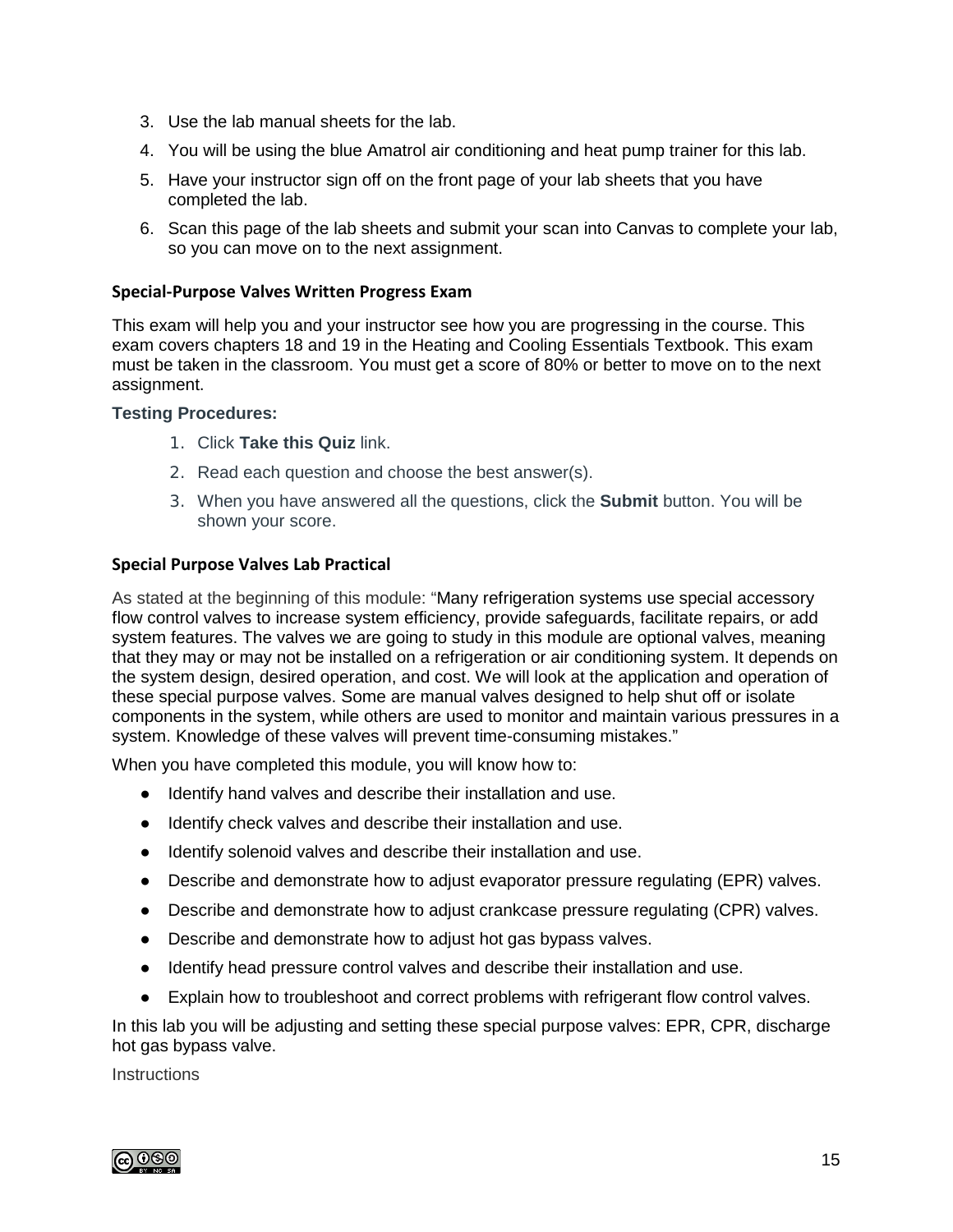This lab practical must be performed in the presence of your instructor and will help you and your instructor see how you are progressing in the course. You will need a score of 80% or higher to show that you have mastered the competency.

- 1. Schedule time with your instructor when you are ready for your lab practical.
- 2. Your instructor will provide you with the worksheets for this lab.
- 3. Here is the checklist that will be used to grade you on your lab.
- 4. After the lab, your instructor will enter your score into Canvas.

### Module 5: Compressor Applications

#### **Compressor Applications Overview**

If your heat stops working, we all know what will happen. Well the same thing goes for a refrigeration or air conditioning system. If the heart of the system stops working the whole system stops working even if all of the other components are working just fine. In this module we will be exploring the heart of the refrigeration and air conditioning systems, the compressor. We will be digging deeper into the five different types of compressors, their application, operation and design. We will also take a look at the lubrication systems used on compressors and the other accessories that can be added to a system if needed.

When you have completed this module, you will know how to:

- Identify the five types of compressors and their operation and application used in the refrigeration field.
- Explain how to replace, size, align and adjust V-belts used in the refrigeration field.
- Identify and describe the refrigeration lubricants used in refrigeration compressors and their applications and properties.
- Demonstrate how to change oil in a refrigeration compressor.
- Explain refrigeration compressor load capacity control.

#### **Compressor Applications Assignments**

Another reason to make sure you pay attention to this module is that not only is the compressor the heart of the refrigeration and air conditioning system, it is also the most expensive component in the system. Messing up on a \$150.00 fan motor might be bad, but messing up on a \$1000.00 compressor is much worst. You need to know how to test and diagnose compressor operations. You don't want to be the one who condemns and replaces a bad compressor just to find out there wasn't anything wrong with it in the first place.

- 1. Read chapter 20 Compressors in your Heating and Cooling Essentials textbook.
- 2. Take the Check Your Knowledge: Chapter 20 Quiz.
- 3. Read chapter 21 Compressor Lubrication and Accessories in your Heating and Cooling Essentials textbook.
- 4. Take the Check Your Knowledge: Chapter 21 Quiz.
- 5. Complete the 2 Lab Projects for this module.

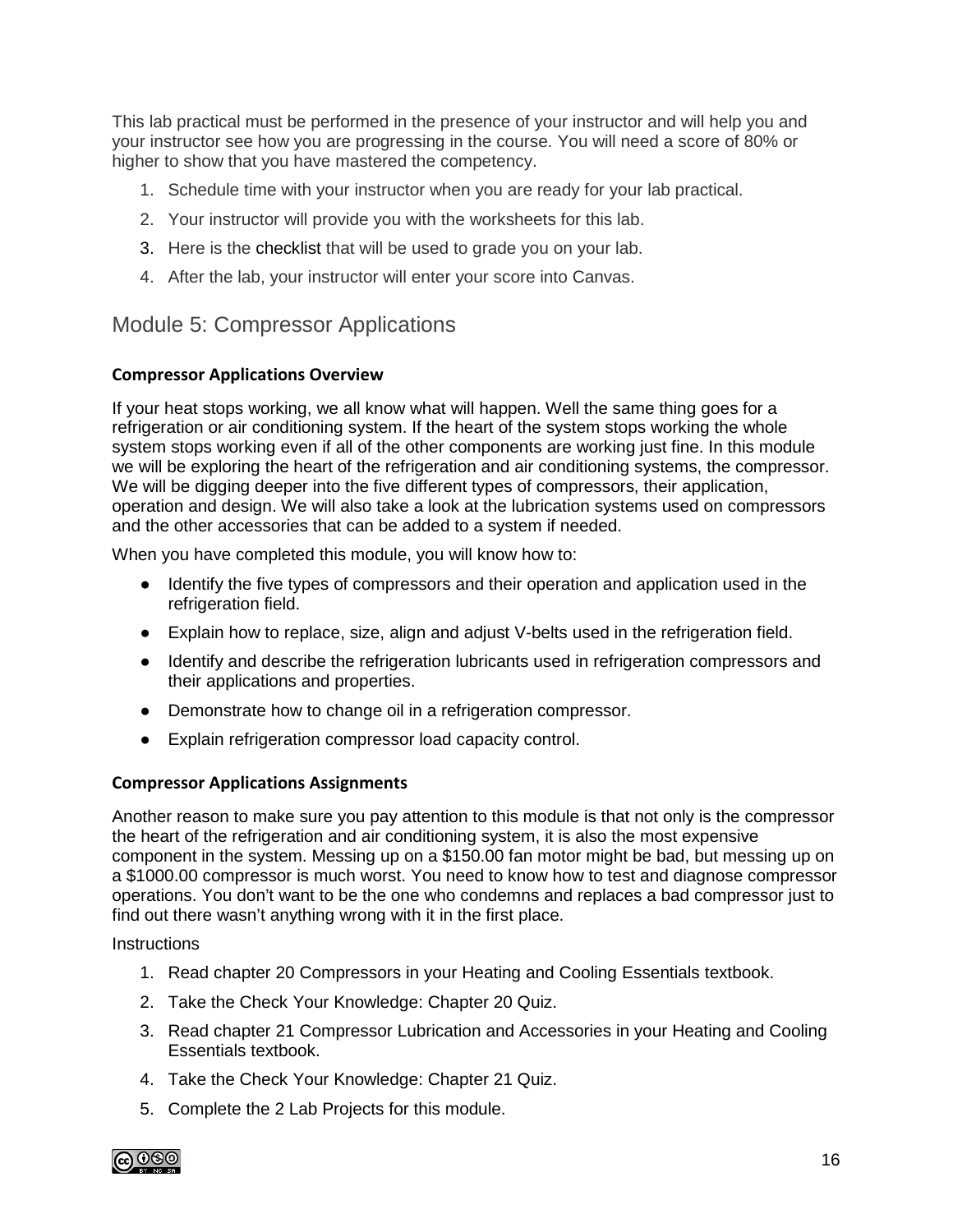#### **Check Your Knowledge: Chapter 20 Review Quiz**

After you have read the textbook chapter, take this open book chapter review quiz. This quiz is designed to help you know what you have learned from the textbook.

#### **Testing Procedures:**

- 1. Click **Take this Quiz** link.
- 2. Read each question and choose the best answer(s).
- 3. When you have answered all the questions, click the **Submit** button. You will be shown your score.

#### **Check Your Knowledge: Chapter 21 Review Quiz**

After you have read the textbook chapter, take this open book chapter review quiz. This quiz is designed to help you know what you have learned from the textbook.

#### **Testing Procedures:**

- 1. Click **Take this Quiz** link.
- 2. Read each question and choose the best answer(s).
- 3. When you have answered all the questions, click the **Submit** button. You will be shown your score.

#### **Lab Project 20: Compressors**

For this lab you will be identifying the five types of compressors along with installing and aligning V-belts. You will also be opening and examining hermetic and semi-hermetic compressors.

- 1. You will need to remove the lab sheets for Lab 20 from your lab manual.
- 2. Print out this additional worksheet that goes with this lab.
- 3. Print your name and the date on the top of the first lab sheet.
- 4. Use the lab manual sheets for the lab.
- 5. Have your instructor sign off on the front page of your lab sheets that you have completed the lab.
- 6. Scan this page of the lab sheets and submit your scan into Canvas to complete your lab, so you can move on to the next assignment.

#### **Lab Project 21: Compressor Lubrication and Accessories**

In this lab you will be working on lubrication systems used in a compressor system, by checking oil level and pressure, checking for acid in the oil, and replacing oil in a semi-hermetic compressor.

- 1. You will need to remove the lab sheets for Lab 21 from your lab manual.
- 2. Print your name and the date on the top of the first lab sheet.
- 3. Use the lab manual sheets for the lab.
- 4. Have your instructor sign off on the front page of your lab sheets that you have completed the lab.

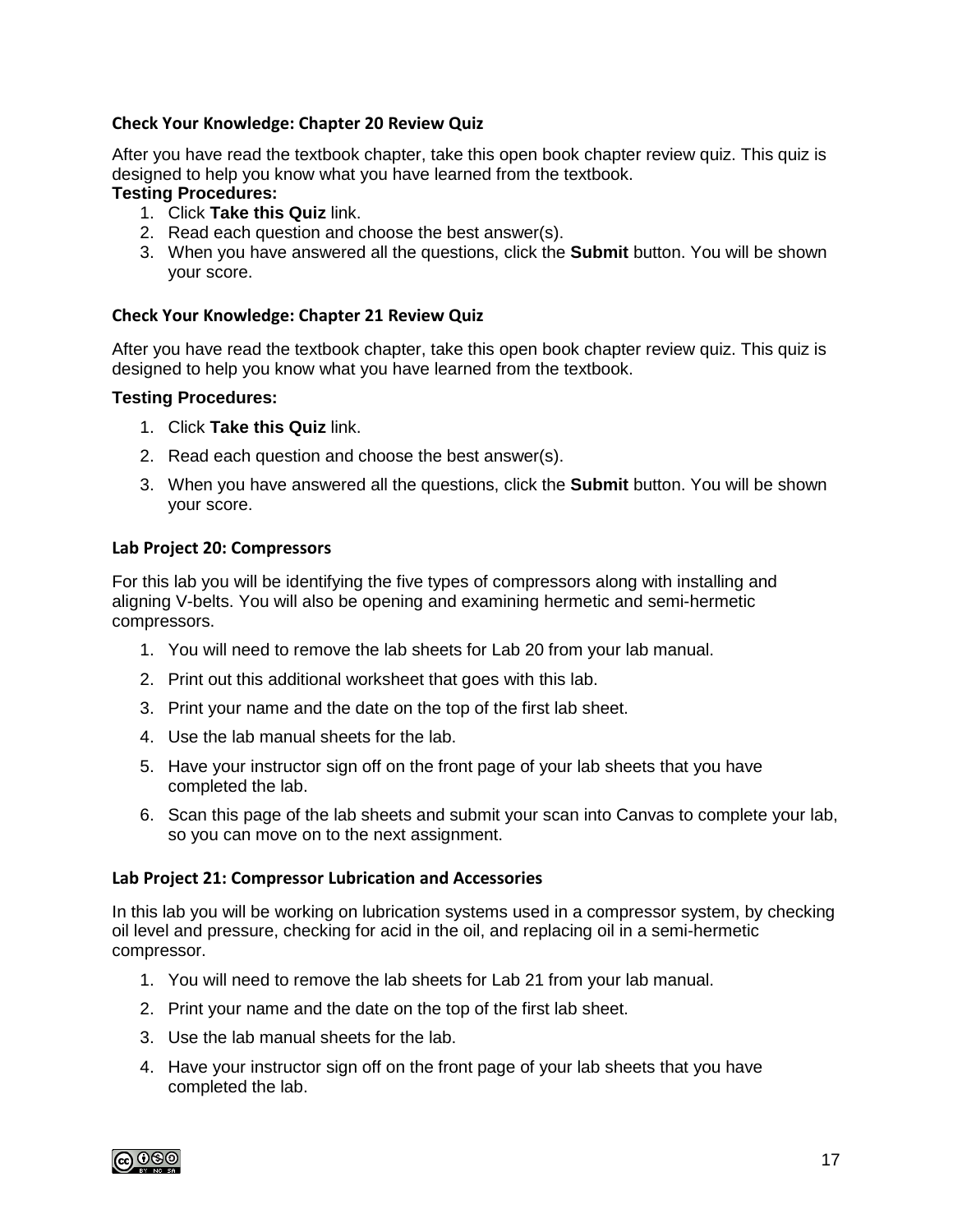5. Scan this page of the lab sheets and submit your scan into Canvas to complete your lab, so you can move on to the next assignment.

#### **Lab Project: Compressor Compression Ratios**

For this lab you will be calculating the compressor compression ratios on paper problems and lab equipment. Remember to change the pressure readings to absolute pressure by adding 14 psig to the pressure readings.

**Instructions** 

- 1. Print out the worksheet for this lab.
- 2. Print your name and the date on the top of the first lab sheet.
- 3. Use the lab worksheets sheets for the lab.
- 4. Have your instructor sign off your lab sheets that you have completed the lab.
- 5. Scan this page of the lab sheets and submit your scan into Canvas to complete your lab, so you can move on to the next assignment.

#### **Compressor Applications Written Progress Exam**

This exam will help you and your instructor see how you are progressing in the course. This exam covers chapter 20 and 21 in the Heating and Cooling Essentials Textbook. This exam must be taken in the classroom. You must get a score of 80% or better to move on to the next assignment.

#### **Testing Procedures:**

- 1. Click **Take this Quiz** link.
- 2. Read each question and choose the best answer(s).
- 3. When you have answered all the questions, click the **Submit** button. You will be shown your score.

### Module 6: Refrigeration System Performance

#### **Refrigeration System Performance Overview**

In this module you will be taking the information and training you have received in KACC 0235 Basic Refrigeration and put them to use working on a couple of lab refrigeration board trainers. In this module you will be working with both capillary tube refrigeration systems and thermostatic expansion valve systems. Whether you are working on a home air conditioning system or a small commercial refrigeration system, the refrigeration cycle theory is the same. The knowledge you will gain from this module can be applied to all systems both small and large.

When you have completed this module, you will know how to:

- Perform refrigeration system recovery.
- Perform refrigeration system evacuation.
- Perform refrigeration system recharge.

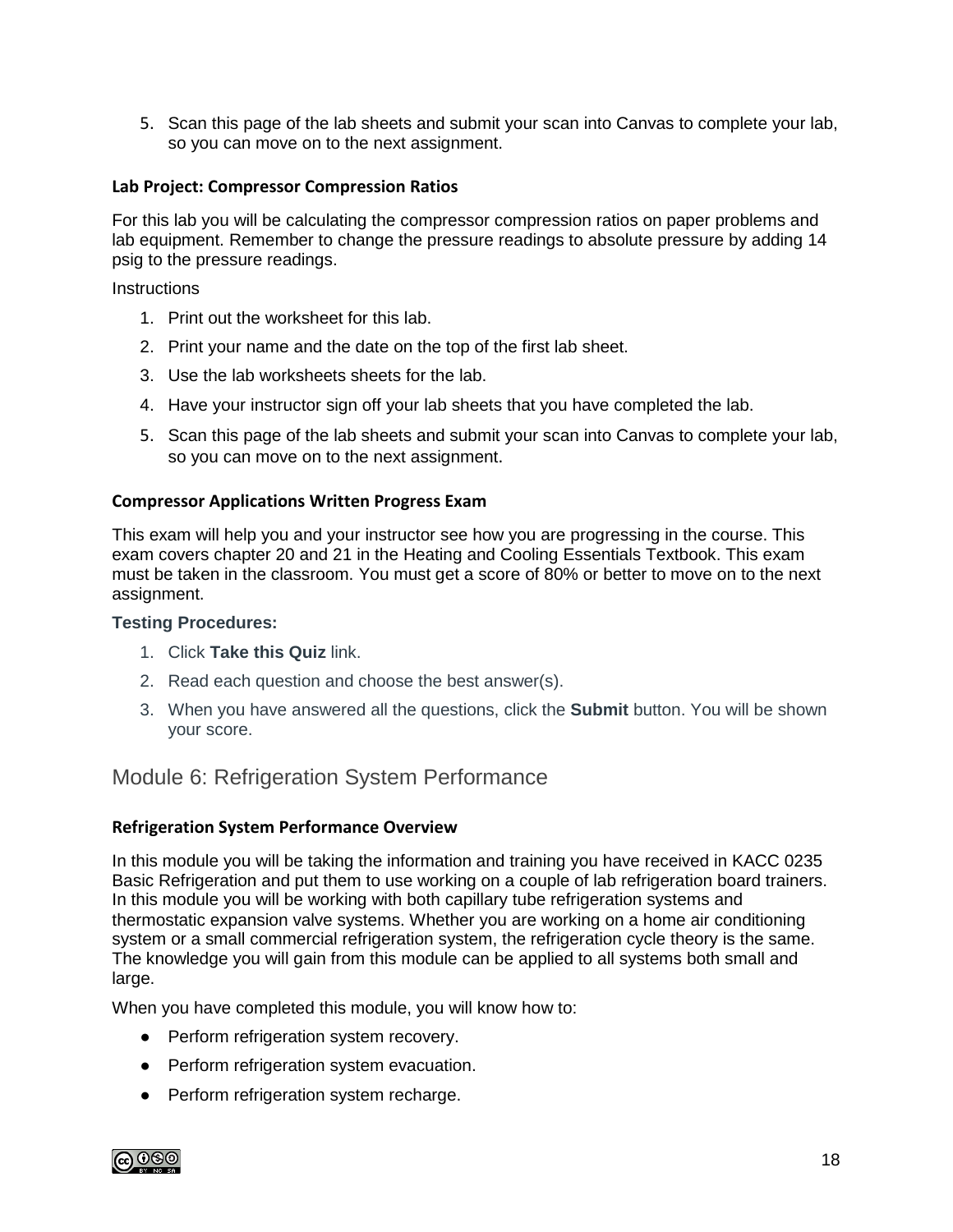- Operate and test a capillary tube refrigeration system.
- Operate and test a thermal expansion valve (TXV) refrigeration system.

#### **Refrigeration System Performance Assignments**

In this module you will be increasing your skills in the areas of refrigeration system, recovery, evacuation, recharging and calculating superheat and subcooling. You will also be testing and evaluating the performance of capillary tube and TXV systems in the areas of:

- Undercharged systems
- Normally charged systems
- Low evaporator airflow
- Low condenser airflow
- Restricted refrigerant flow
- Overcharged systems
- Air in the refrigeration system

**Instructions** 

- 1. Reread chapters 15 "Refrigerant Recovery and Recycling" and 16 "System Evacuation, Leak Detection, and Recharging" in your Heating and Cooling Essentials Textbook.
- 2. Review the PowerPoint video presentation "Intro to Refrigeration Systems" **Note:** There is no audio with this presentation.
- 3. Perform the 2 lab assignments.

#### **Lab Project Capillary Tube Refrigeration System**

In this lab you will be testing and analyzing a capillary tube refrigeration system for system performance. You will be looking at how a capillary tube refrigeration system performs in the following conditions: undercharge, overcharge, low air flow and refrigerate flow restriction. You will also be using the skills of system recovery, evacuation and recharge you learned in a previous course.

**Instructions** 

- 1. Print off the worksheet for this lab.
- 2. Print your name and the date on the top of the first lab sheet.
- 3. Instructor will assign you what Project Board trainer to use.
- 4. Have your instructor sign off on your lab sheets that you have completed the lab.
- 5. Scan this page of the lab sheets and submit your scan into Canvas to complete your lab, so you can move on to the next assignment.

#### **Lab Project Thermal Expansion Valve Refrigeration System**

In this lab you will be testing and analyzing a thermal expansion valve refrigeration system for system performance. You will be looking at how a thermal expansion valve refrigeration system performs in the following conditions: undercharge, low air flow and refrigerate flow restriction. Three different types of system controls will be explored: thermostat control, pressure switch control and pump-down system control. You will also be using the skills of system recovery, evacuation and recharge you learned in a previous course.

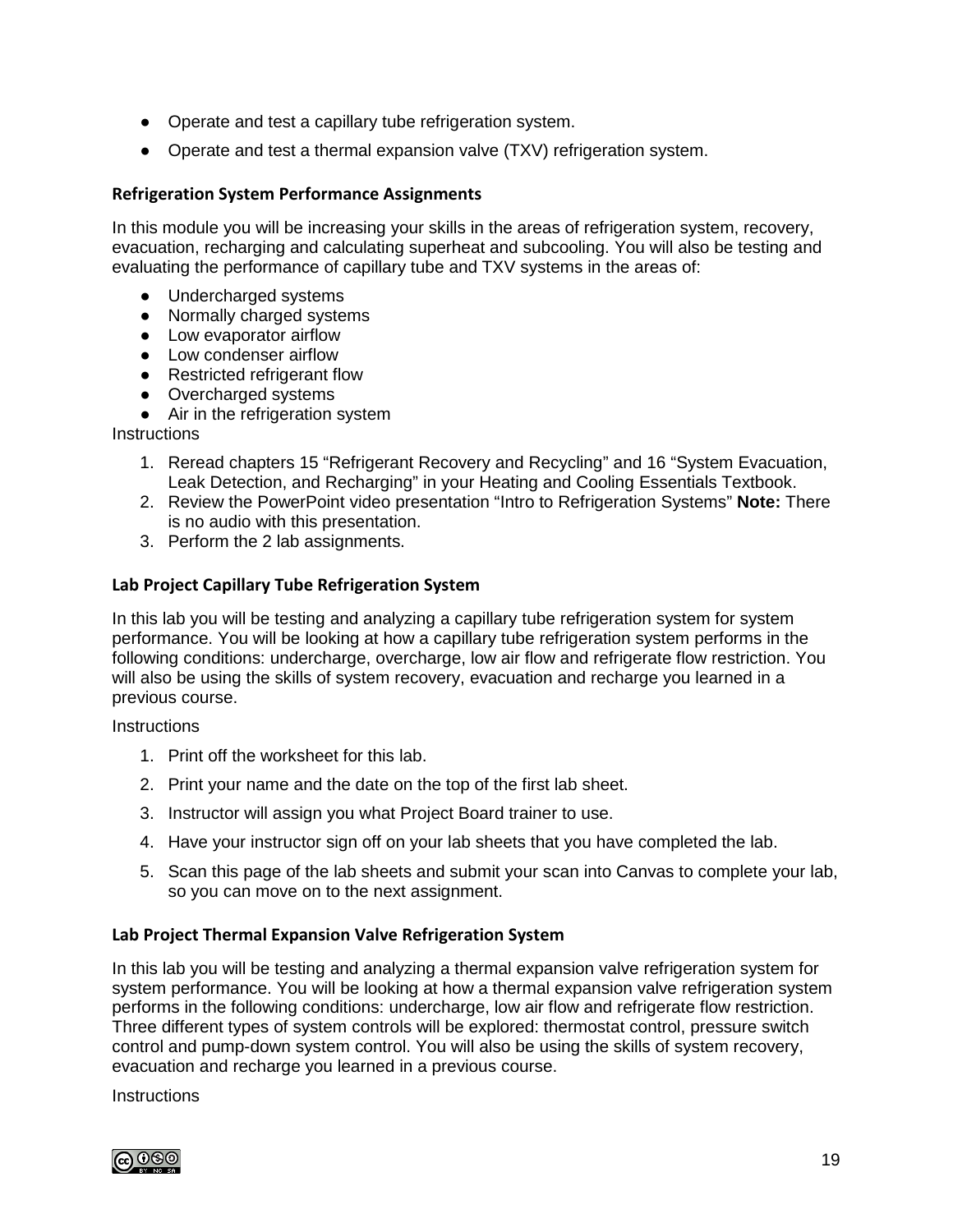- 1. Print off the worksheet for this lab.
- 2. Print your name and the date on the top of the first lab sheet.
- 3. Instructor will assign you what Project Board trainers to use.
- 4. Have your instructor sign off on your lab sheets that you have completed the lab.
- 5. Scan this page of the lab sheets and submit your scan into Canvas to complete your lab, so you can move on to the next assignment.

#### **Refrigeration System Performance Lab Practical**

This lab practical must be performed in the presence of your instructor and will help you and your instructor see how you are progressing in the course. You will need a score of 80% or higher to show that you have mastered the competency.

- 1. Schedule time with your instructor when you are ready for your lab practical.
- 2. Your instructor will provide you with the worksheets for this lab.
- 3. Here is the checklist that will be used to grade you on your lab.
- 4. After the lab, your instructor will enter your score into Canvas.

### Final Competency Exam and Practical Assessment

#### **Final Competency Exam and Practical Assessment Overview**

As stated at the beginning of this course the competencies for this course, are to be able to:

- Demonstrate the refrigeration piping skills needed to install and repair HVAC equipment.
- Demonstrate how to adjust and service the different types of refrigeration system metering devices.
- Demonstrate the application of some of the special purpose refrigerant control valves used in refrigeration systems.
- Describe the application of different compressors used in operation of refrigeration equipment, and compressor lubrication.
- Evaluate refrigeration equipment performance.

For this Written Exam and Lab Practical you will demonstrate mastery for this course's competencies.

#### **Refrigeration Applications Written Final Exam Form A** *(There is a Form B in case the student does not pass Form A)*

This assessment will measure your knowledge of refrigeration application principles. Topics include piping skills, metering devices, special purpose valves, and compressor applications. The assessment consists of 51 multiple-choice questions. To pass this assessment, you will need a score of 80% (41 out of 51 points).

If you do not pass on the first attempt, you will have the opportunity to meet with your instructor, study and practice the content further, and retake a different version of the assessment.

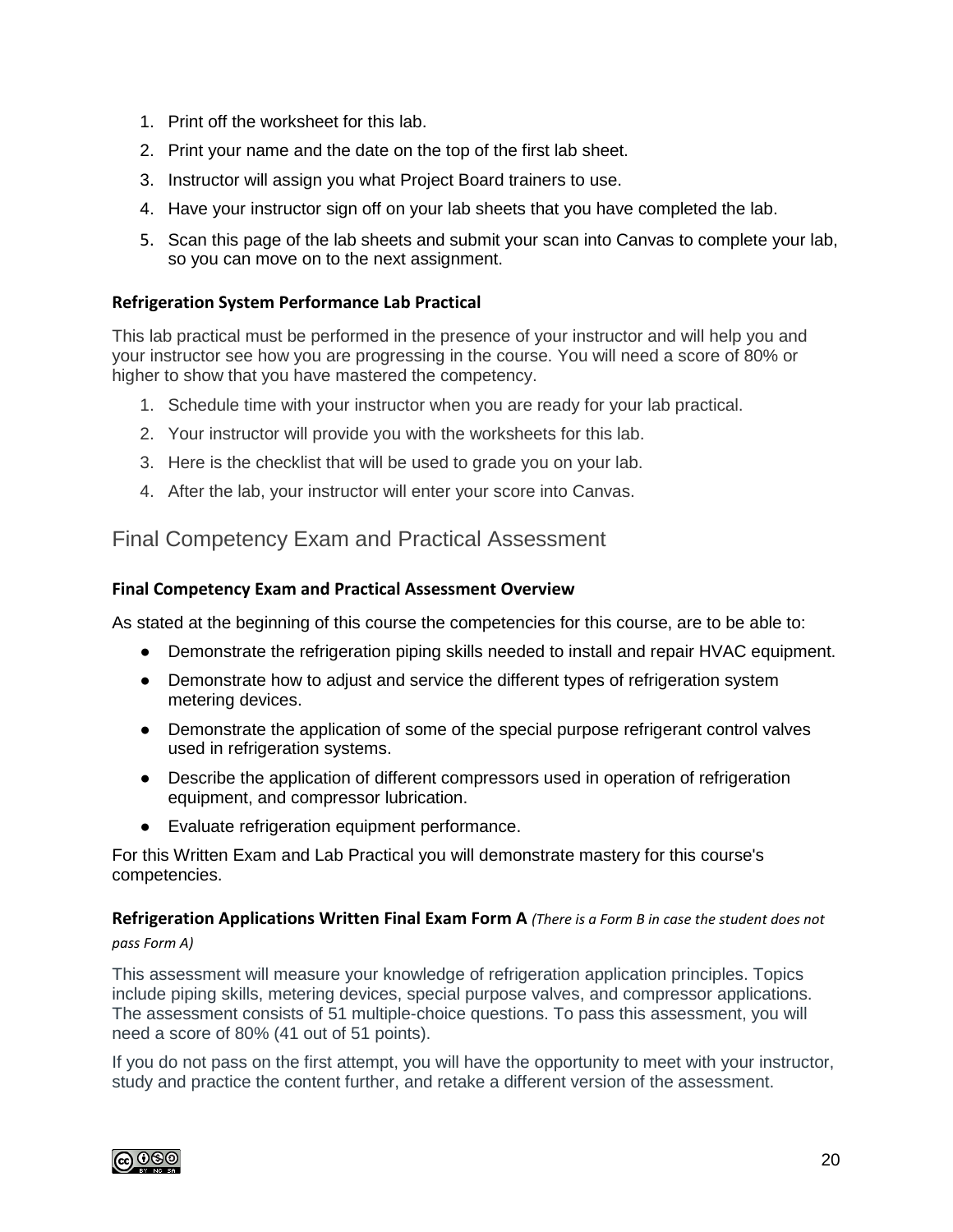#### **Testing Procedures:**

- 1. Click **Take this Quiz** link.
- 2. Read each question and choose the best answer(s).
- 3. When you have answered all the questions, click the **Submit** button. You will be shown your score.

#### **Refrigeration Applications Final Lab Practical** *(There is a Form B in case the student does not pass Form A)*

This lab practical consists of 4 parts that will be completed in sequence. This assessment represents the culmination of the competencies for this course. Topics include piping skills, metering devices, special purpose valves, and refrigeration system performance.

The lab practical will be evaluated according to a checklist and must receive a minimum of 80% to pass (46 points out of 57). If you do not pass on the first demonstration, you will receive feedback and have the opportunity to take an alternate version of the lab.

**This lab practical must be performed in the presence of your Instructor.**

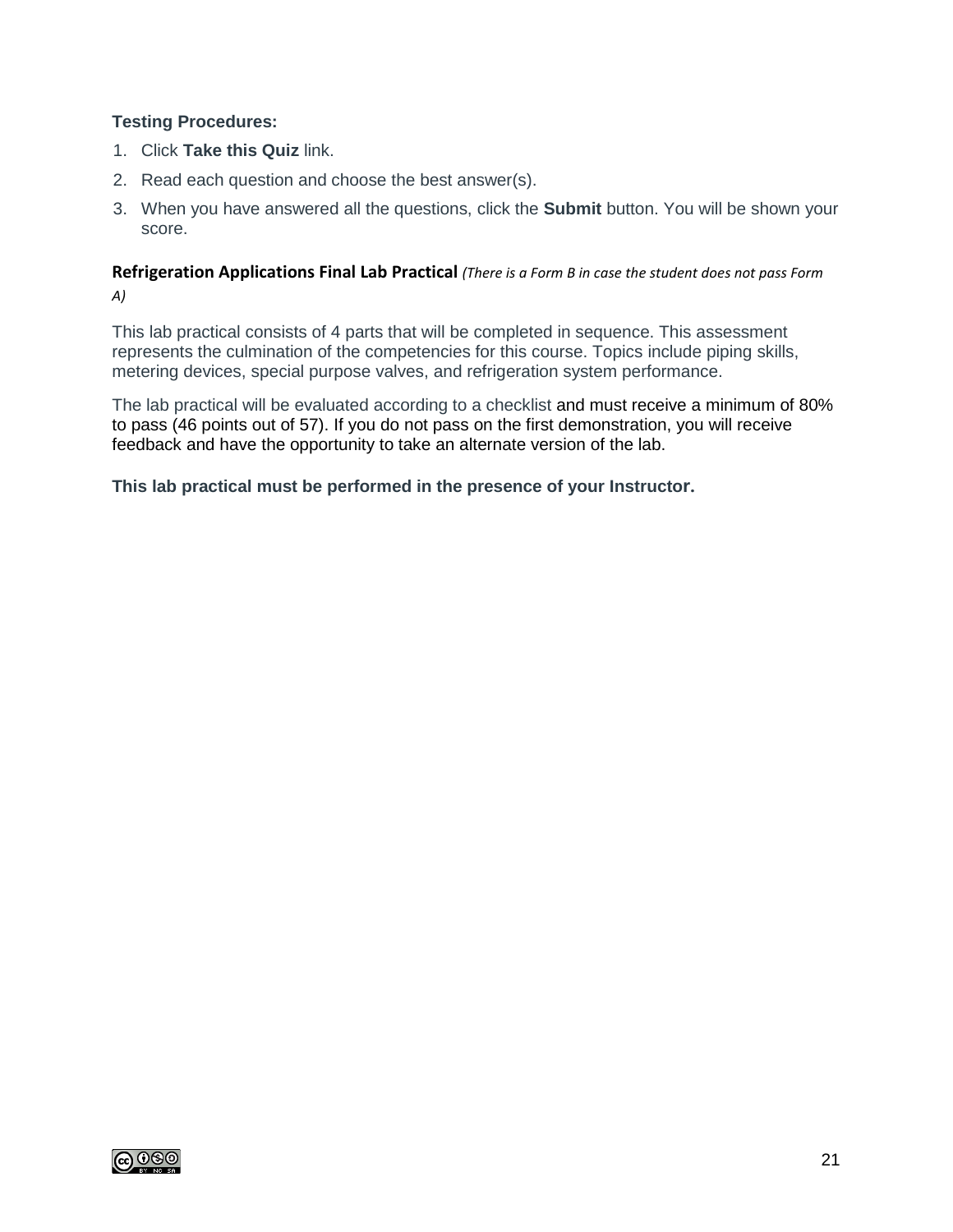|             |                              |                                     |                           |                                    | <b>Piping Skills</b>                                   |                                                 |                                               |                     |                                                                   |          |
|-------------|------------------------------|-------------------------------------|---------------------------|------------------------------------|--------------------------------------------------------|-------------------------------------------------|-----------------------------------------------|---------------------|-------------------------------------------------------------------|----------|
| Aspect      | See Scoring Below            | onents<br>oper<br>₫<br>comp<br>Used | Φ<br>S<br>done<br>Bending | done<br>≥<br>ਦ<br>Flaring<br>corre | Φ<br>ā<br>ರ<br>ೲ<br>ੜੇ<br>.≐<br>Solderi<br>ن<br>Φ<br>ă | ρg<br>응<br>tiy<br>ஜ<br>azir<br>Φ<br>؎<br>ă<br>ڇ | model<br>S<br>-<br>match <sup>'</sup><br>Size | leak<br>not<br>Does | Φ<br>ω<br>ω<br>appea<br>ゼ<br>Φ<br>erall<br>$\circ$<br>효<br>Ⴆ<br>O | Comments |
|             |                              |                                     |                           |                                    |                                                        | Score (0-2)                                     |                                               |                     |                                                                   |          |
| Lab Project | <b>Testing Piping Skills</b> |                                     |                           |                                    |                                                        |                                                 |                                               |                     |                                                                   |          |

Note: Change in point scale above. Not 0-1 but 0-2.

Scoring:

Meets Expectations (Proficient): 2 Points,

Task Performed Correctly, but Unprofessional Appearance: 1 Point,

Does Not Meet Expectation: 0 points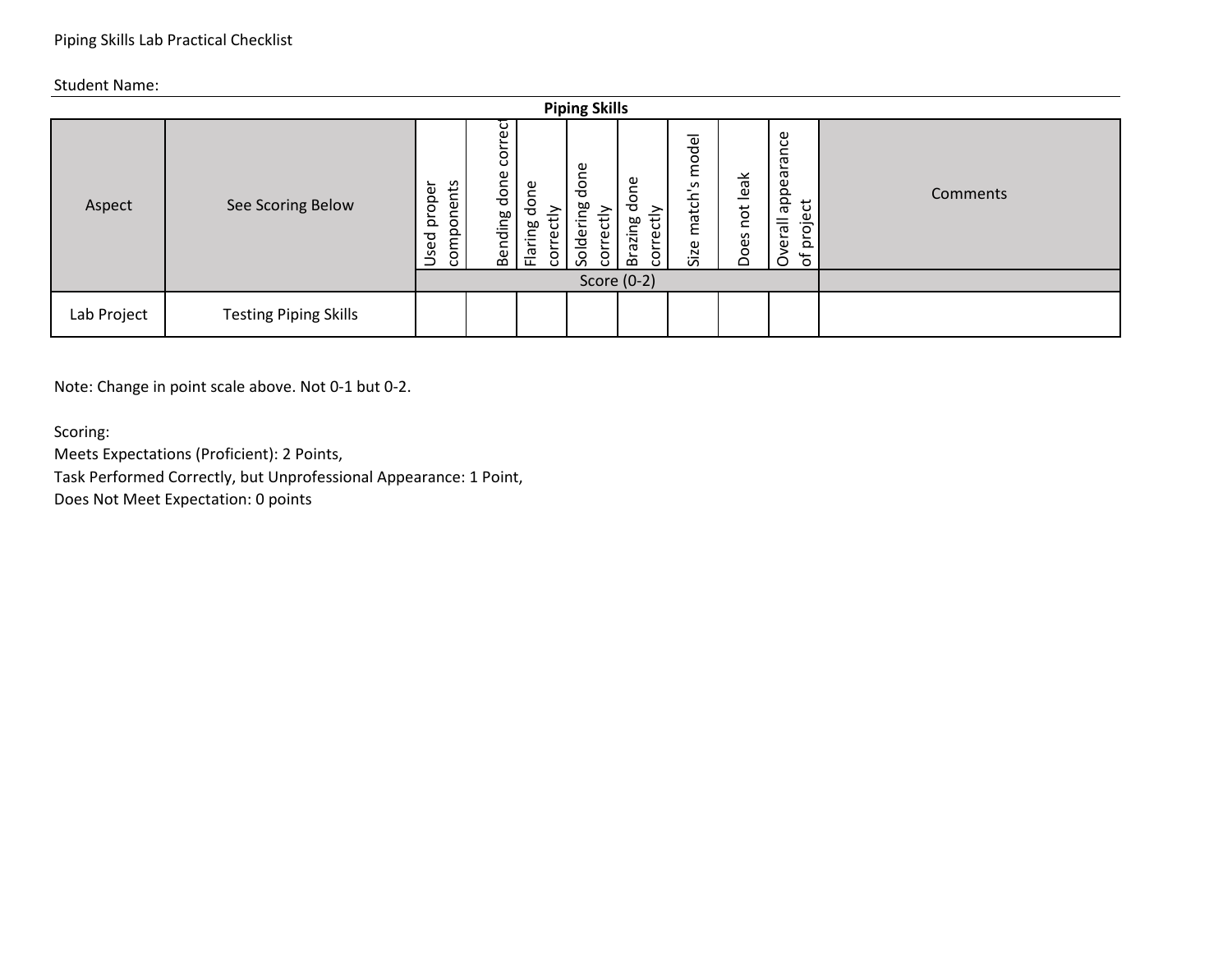|                                 |                                                    |                               |                                    |                                           | <b>Metering Devices</b>   |                                    |                                           |                           |                                    |                                            |                 |
|---------------------------------|----------------------------------------------------|-------------------------------|------------------------------------|-------------------------------------------|---------------------------|------------------------------------|-------------------------------------------|---------------------------|------------------------------------|--------------------------------------------|-----------------|
| Aspect                          | <b>Meets Expectations</b><br>(Proficient): 1 Point | Setup<br>Correctly<br>Trainer | Correctly<br>Measured<br>Superheat | Correctly<br>ow Side Pressure<br>Measured | 1st Adjustment<br>Correct | Correctly<br>Superheat<br>Measured | Correctly<br>ow Side Pressure<br>Measured | 2nd Adjustment<br>Correct | Correctly<br>Measured<br>Superheat | Correctly<br>Low Side Pressure<br>Measured | <b>Comments</b> |
|                                 |                                                    |                               |                                    |                                           |                           | Score $(0-1)$                      |                                           |                           |                                    |                                            |                 |
| <b>Capillary Tube</b><br>System |                                                    |                               |                                    |                                           |                           |                                    |                                           |                           |                                    |                                            |                 |
| Automatic                       | <b>Adjusting and Measuring</b>                     |                               |                                    |                                           |                           |                                    |                                           |                           |                                    |                                            |                 |
| Expansion                       | Superheat and Low                                  |                               |                                    |                                           |                           |                                    |                                           |                           |                                    |                                            |                 |
| Valve                           | Pressure                                           |                               |                                    |                                           |                           |                                    |                                           |                           |                                    |                                            |                 |
| Thermal                         |                                                    |                               |                                    |                                           |                           |                                    |                                           |                           |                                    |                                            |                 |
| Expansion                       |                                                    |                               |                                    |                                           |                           |                                    |                                           |                           |                                    |                                            |                 |
| Valve                           |                                                    |                               |                                    |                                           |                           |                                    |                                           |                           |                                    |                                            |                 |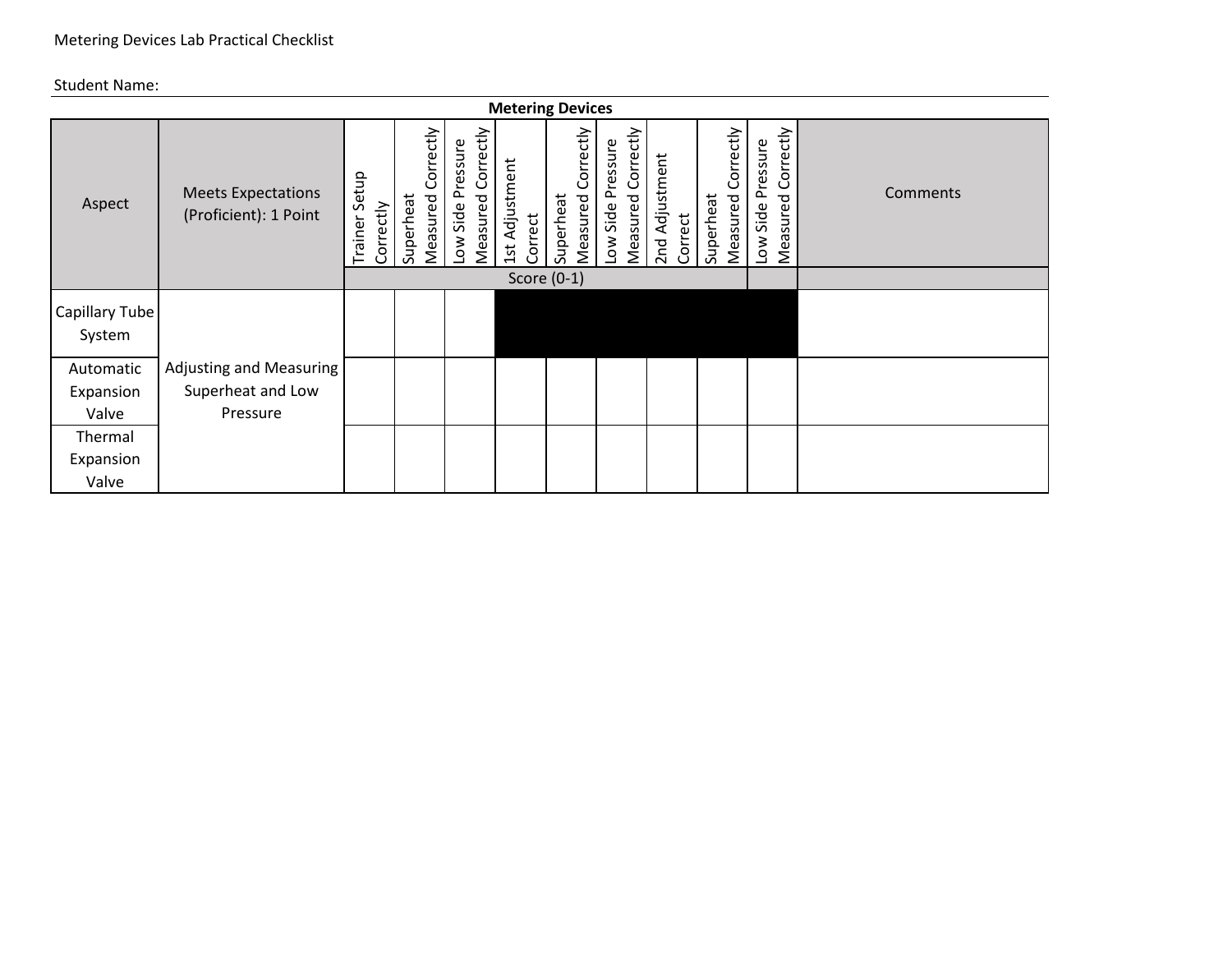|                  |                                                    |                                                                       |                                                                      |                                                                    | <b>Part 1: Setting EPR Valve</b>                               |                                                  |                                                    |                                               |          |
|------------------|----------------------------------------------------|-----------------------------------------------------------------------|----------------------------------------------------------------------|--------------------------------------------------------------------|----------------------------------------------------------------|--------------------------------------------------|----------------------------------------------------|-----------------------------------------------|----------|
| Aspect           | <b>Meets Expectations</b><br>(Proficient): 1 Point | tiy<br>ه<br>යි<br>EPR<br>Setup<br>and<br>ainer<br>⋧<br>$\overline{5}$ | Correctly<br>Φ<br>등<br>9e<br>ಕೃ<br>in<br>Φ<br>Calc<br>$\overline{q}$ | Correctly<br>ature<br>per<br>ulated<br>Tem<br>Calc<br>$45^{\circ}$ | Correctly<br>ature<br>emper<br>ulated<br>Calci<br>$50^{\circ}$ | iorrectly<br>emperature<br>usted<br>$^{6}$<br>ζġ | orrectly<br>emperature<br>Adjusted<br>$45^{\circ}$ | Correctly<br>ature<br>empera<br>djusted<br>ნზ | Comments |
|                  |                                                    |                                                                       |                                                                      |                                                                    | Score $(0-1)$                                                  |                                                  |                                                    |                                               |          |
| <b>EPR Valve</b> | Adjusting EPR Valve for                            |                                                                       |                                                                      |                                                                    |                                                                |                                                  |                                                    |                                               |          |
| Adjustment       | Proper Evaporator                                  |                                                                       |                                                                      |                                                                    |                                                                |                                                  |                                                    |                                               |          |
|                  | Temperature                                        |                                                                       |                                                                      |                                                                    |                                                                |                                                  |                                                    |                                               |          |

#### **Part 2: Adjusting Hot Gas Bypass Valve**

| Aspect              | <b>Meets Expectations</b><br>(Proficient): 1 Point | Gã<br>ectly<br>$\frac{1}{2}$<br>ŏ<br>and<br>ပ<br>Setup<br>EPR<br>eni.<br>$\sigma$<br>ڝ | atu<br>orrectly<br>Q<br>G)<br>◠<br>ਹ<br>uste<br>n<br>35 <sup>°</sup><br>'ਰ | Correctly<br>ssure<br>್ಠಾ<br>Suction<br>ರ<br>Reco | ature<br>Temper<br>orrectly.<br>Suction<br>djusted<br>$\beta$<br>Score $(0-1)$ | ectly<br>ssure<br>ត<br>್ಠಾ<br>Suction<br>ō<br>Recor | . .<br>$\frac{1}{2}$<br>pue<br>EPR<br>Readjusted<br>ass<br>Byp<br>Gas | Comments |
|---------------------|----------------------------------------------------|----------------------------------------------------------------------------------------|----------------------------------------------------------------------------|---------------------------------------------------|--------------------------------------------------------------------------------|-----------------------------------------------------|-----------------------------------------------------------------------|----------|
| Hot Gas             | Adjusting Hot Gas Bypass                           |                                                                                        |                                                                            |                                                   |                                                                                |                                                     |                                                                       |          |
| <b>Bypass Valve</b> | Valve for Proper System                            |                                                                                        |                                                                            |                                                   |                                                                                |                                                     |                                                                       |          |
| Adjustment          | Control                                            |                                                                                        |                                                                            |                                                   |                                                                                |                                                     |                                                                       |          |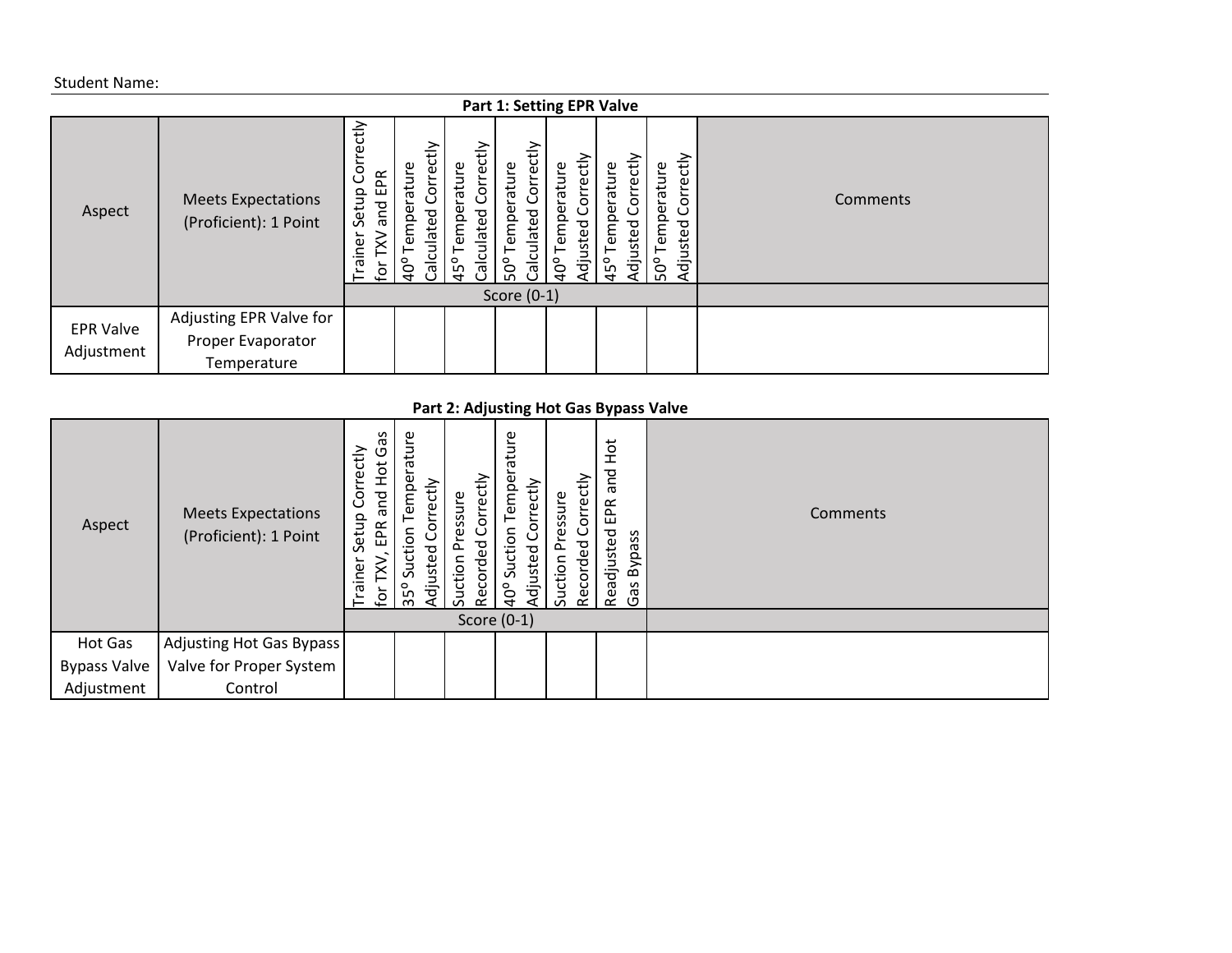|                                |                                                         |                                                                                               |                                                             |                                                        | <b>Part 3: Adjusting CPR</b>                 |                                                         |                                                            |          |
|--------------------------------|---------------------------------------------------------|-----------------------------------------------------------------------------------------------|-------------------------------------------------------------|--------------------------------------------------------|----------------------------------------------|---------------------------------------------------------|------------------------------------------------------------|----------|
| Aspect                         | <b>Meets Expectations</b><br>(Proficient): 1 Point      | CPR<br>$\bar{e}$<br>Correctly<br>and<br>Gas<br>$\frac{1}{2}$<br>Setup<br>EPR,<br>Trainer<br>⋛ | Recorded<br>Amps<br>Φ<br>eplate<br>Correctly<br>Ē<br>م<br>2 | Suction Pressure<br>Correctly<br>Recorded<br><b>AG</b> | made<br>Adjustment<br>1st Valve<br>Correctly | Adjustment made<br>Valve<br>Correctly<br>2 <sub>n</sub> | made<br>Adjustment<br>Valve<br>rectly<br>$rac{1}{2}$<br>δr | Comments |
|                                |                                                         |                                                                                               |                                                             |                                                        | Score $(0-1)$                                |                                                         |                                                            |          |
| <b>CPR Valve</b><br>Adjustment | Adjusting CPR Valve for<br><b>Compressor Protection</b> |                                                                                               |                                                             |                                                        |                                              |                                                         |                                                            |          |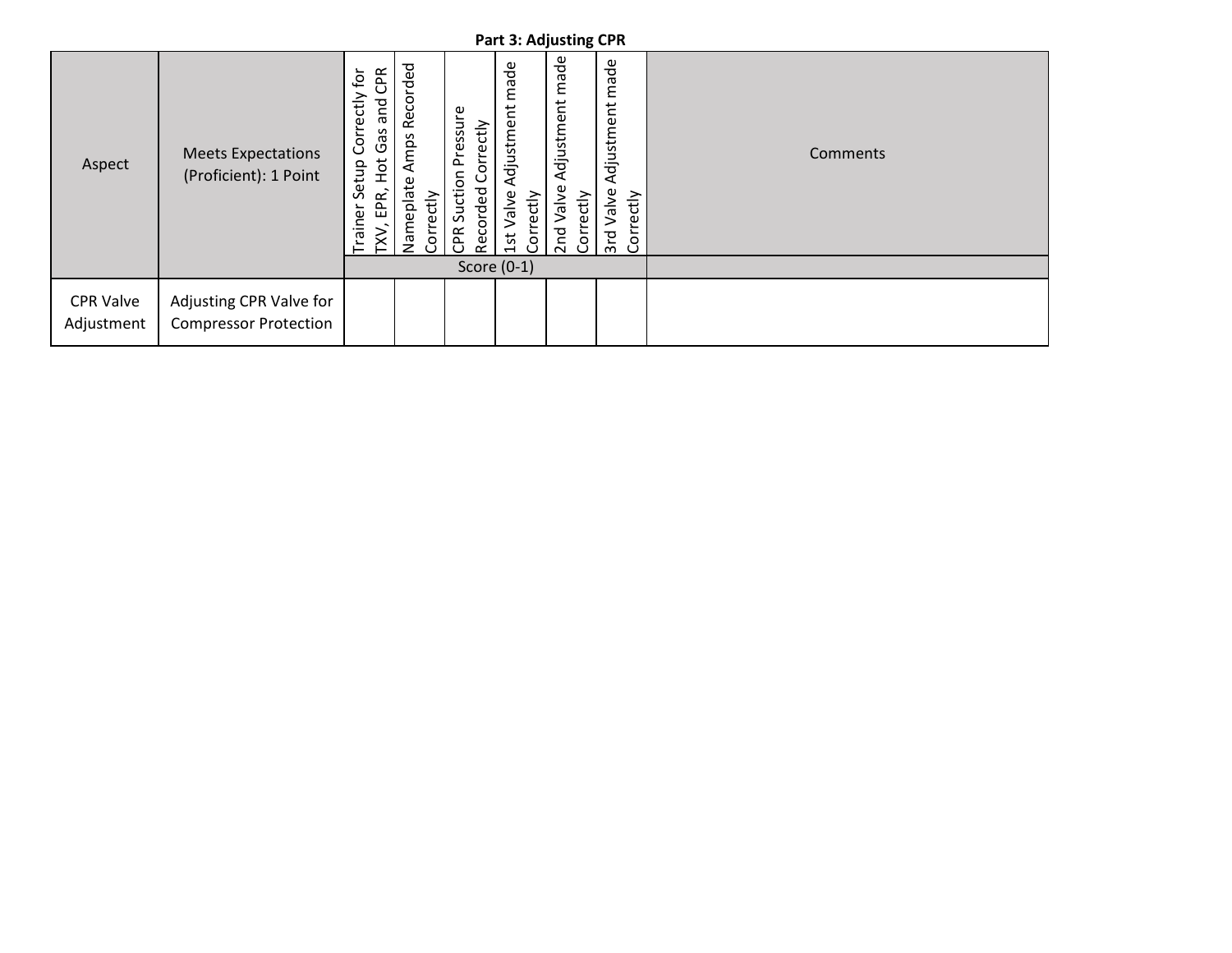|                                   | Part 1: Capillary Tube System; Normal Operation   |                                |                                          |                            |                                             |                                  |         |             |                                            |          |  |  |
|-----------------------------------|---------------------------------------------------|--------------------------------|------------------------------------------|----------------------------|---------------------------------------------|----------------------------------|---------|-------------|--------------------------------------------|----------|--|--|
| Aspect                            | <b>Meets Expectations</b><br>(Proficient) 1 Point | Systen<br>Recovery<br>Correct: | tem<br>$S$ ysi<br>Evacuation<br>Correct: | Correct System<br>Rechsrge | Amp<br>Reading<br>Correct.<br>Score $(0-1)$ | Pressure<br>Readings<br>Corrcect | Correct | Temperature | Superheat<br>Subcooling<br>Correct:<br>pue | Comments |  |  |
| Recover,<br>Evacuate,<br>Recharge | Capillary Tube System                             |                                |                                          |                            |                                             |                                  |         |             |                                            |          |  |  |
| Normal System<br>Operation        | Performance Test                                  |                                |                                          |                            |                                             |                                  |         |             |                                            |          |  |  |

#### **Capillary Tube System; Special Conditions Evaluations**

| Aspect     | <b>Meets Expectations</b><br>(Proficient) 1 Point   | Under<br>Correct<br>Charge | Charge<br>Correct Over | Airflow<br>Correct Low<br>Evaporator | Air Flow<br>Correct Low<br>Condenser | Correct Restricted<br>Flow<br>Refrigerant | Comments |
|------------|-----------------------------------------------------|----------------------------|------------------------|--------------------------------------|--------------------------------------|-------------------------------------------|----------|
|            |                                                     |                            |                        | Score $(0-1)$                        |                                      |                                           |          |
| Compressor |                                                     |                            |                        |                                      |                                      |                                           |          |
| Amps       |                                                     |                            |                        |                                      |                                      |                                           |          |
| Suction    |                                                     |                            |                        |                                      |                                      |                                           |          |
| Pressure   |                                                     |                            |                        |                                      |                                      |                                           |          |
| Superheat  | Evaluating a Capillary Tube<br>System Under Special |                            |                        |                                      |                                      |                                           |          |
| High Side  | Conditions                                          |                            |                        |                                      |                                      |                                           |          |
| Pressure   |                                                     |                            |                        |                                      |                                      |                                           |          |
| Subcooling |                                                     |                            |                        |                                      |                                      |                                           |          |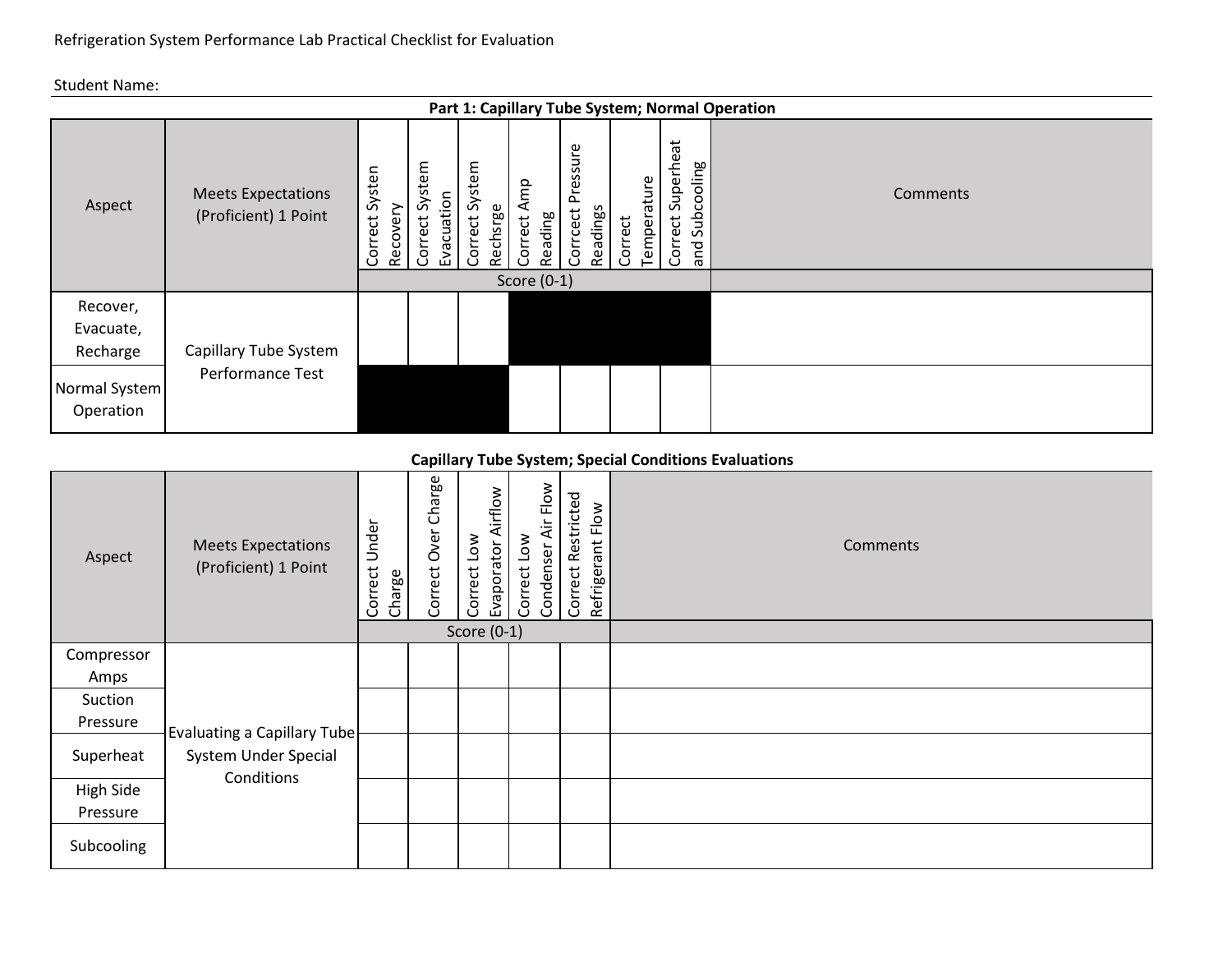#### **Part 2: Thermal Expansion Valve System; Normal Operation**

| Aspect                            | <b>Meets Expectations</b><br>(Proficient) 1 Point | Systen<br>Recovery<br>Correct: | Correct System<br>Evacuation | ystem<br>Correct S<br>Rechsrge | ρ<br>Reading<br>Correct | essure<br>$\Omega$<br>Corrcect | Readings | Temperature<br>Correct | Correct Superheat | Subcooling<br>and | Comments |
|-----------------------------------|---------------------------------------------------|--------------------------------|------------------------------|--------------------------------|-------------------------|--------------------------------|----------|------------------------|-------------------|-------------------|----------|
|                                   |                                                   |                                |                              |                                | Score $(0-1)$           |                                |          |                        |                   |                   |          |
| Recover,<br>Evacuate,<br>Recharge | <b>Thermal Expansion Valve</b>                    |                                |                              |                                |                         |                                |          |                        |                   |                   |          |
| Normal System<br>Operation        | <b>System Performance Test</b>                    |                                |                              |                                |                         |                                |          |                        |                   |                   |          |

### **Thermal Expansion Valve System; Special Conditions Evaluations**

| Aspect     | <b>Meets Expectations</b><br>(Proficient) 1 Point | Under<br>Correct<br>Charge | Correct Over Charge | Airflow<br>$\sum_{i=1}^{\infty}$<br>Evaporator<br>Correct | Air Flow<br>Correct Low<br>Condenser | Correct Restricted<br>Refrigerant Flow | Comments |
|------------|---------------------------------------------------|----------------------------|---------------------|-----------------------------------------------------------|--------------------------------------|----------------------------------------|----------|
|            |                                                   |                            |                     | Score $(0-1)$                                             |                                      |                                        |          |
| Compressor |                                                   |                            |                     |                                                           |                                      |                                        |          |
| Amps       |                                                   |                            |                     |                                                           |                                      |                                        |          |
| Suction    |                                                   |                            |                     |                                                           |                                      |                                        |          |
| Pressure   |                                                   |                            |                     |                                                           |                                      |                                        |          |
|            | <b>Evaluating a Thermal</b>                       |                            |                     |                                                           |                                      |                                        |          |
| Superheat  | <b>Expansion Valve System</b>                     |                            |                     |                                                           |                                      |                                        |          |
| High Side  | <b>Under Special Conditions</b>                   |                            |                     |                                                           |                                      |                                        |          |
| Pressure   |                                                   |                            |                     |                                                           |                                      |                                        |          |
| Subcooling |                                                   |                            |                     |                                                           |                                      |                                        |          |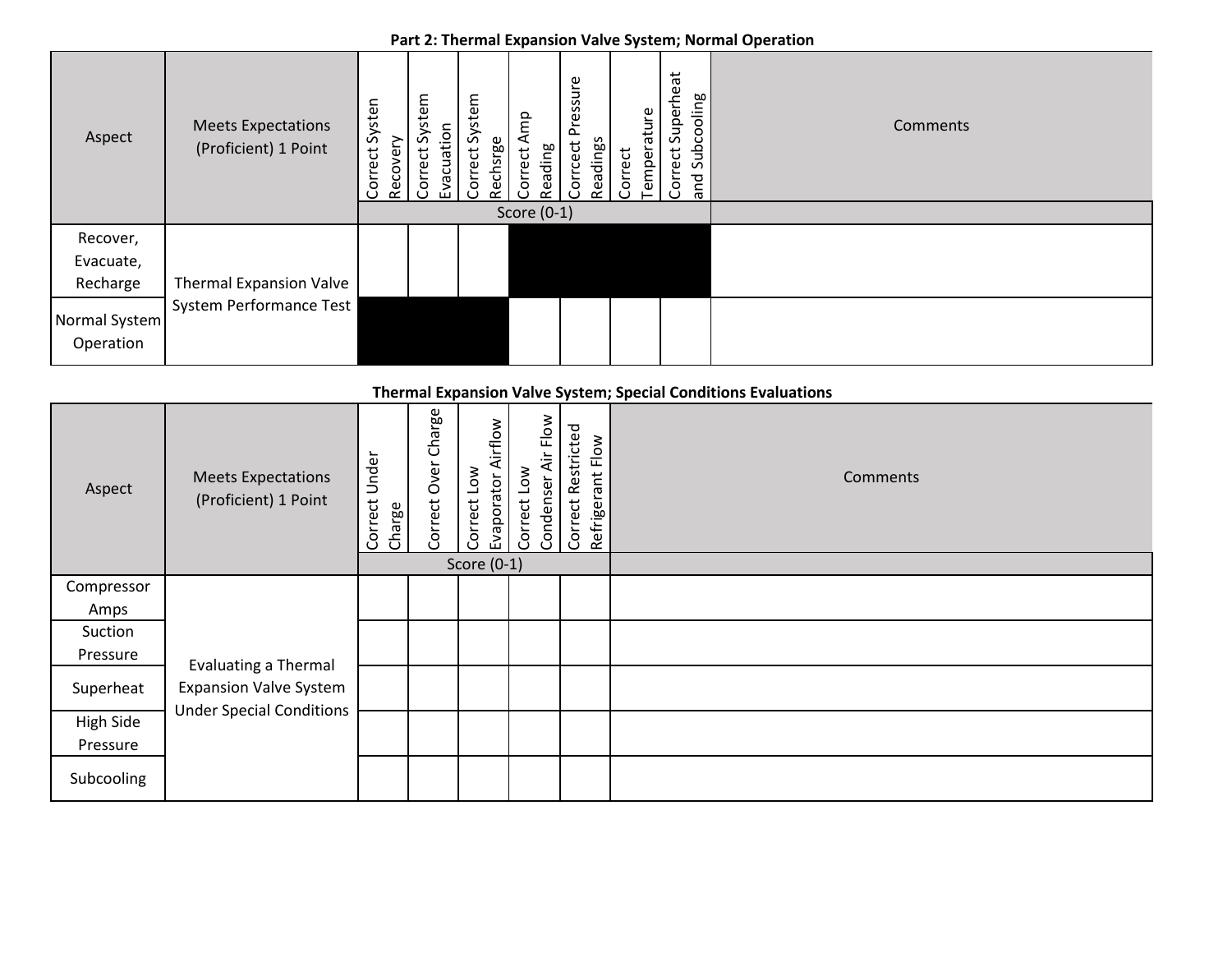|             |                              |                                  |                           |                                    | <b>Piping Skills</b>                                   |                                              |                                                        |                     |                                                                   |          |
|-------------|------------------------------|----------------------------------|---------------------------|------------------------------------|--------------------------------------------------------|----------------------------------------------|--------------------------------------------------------|---------------------|-------------------------------------------------------------------|----------|
| Aspect      | See Scoring Below            | onents<br>proper<br>comp<br>Used | ٣<br>S<br>done<br>Bending | done<br>≥<br>ਦ<br>Flaring<br>corre | Φ<br>$\circ$<br>ರ<br>ೲ<br>ੱਚ<br>≔<br>Solderi<br>Φ<br>g | done<br>ੱਚ<br>azing<br>Φ<br>؎<br>؎<br>Š<br>ٷ | del<br>Ē<br>$\mathsf{S}$<br>match <sup>'</sup><br>Size | leak<br>not<br>Does | Φ<br>ω<br>ω<br>appea<br>ರ<br>Φ<br>llere<br>$\circ$<br>흐<br>Ⴆ<br>O | Comments |
|             |                              |                                  |                           |                                    |                                                        | Score (0-2)                                  |                                                        |                     |                                                                   |          |
| Lab Project | <b>Testing Piping Skills</b> |                                  |                           |                                    |                                                        |                                              |                                                        |                     |                                                                   |          |

Note: Change in point scale above. Not 0-1 but 0-2.

Scoring: Meets Expectations (Proficient): 2 Points, Task Performed Correctly, but Unprofessional Appearance: 1 Point,

Does Not Meet Expectation: 0 points

|                          |                                               |                               |                                    |                                        | <b>Metering Devices</b>                |                                           |                                           |                           |                                    |                                            |          |
|--------------------------|-----------------------------------------------|-------------------------------|------------------------------------|----------------------------------------|----------------------------------------|-------------------------------------------|-------------------------------------------|---------------------------|------------------------------------|--------------------------------------------|----------|
| Aspect                   | Meets Expectations (Proficient): 1<br>Points, | Setup<br>Correctly<br>Trainer | Correctly<br>Measured<br>Superheat | Measured Correctly<br>ow Side Pressure | Adjustment<br>Correct<br>$\frac{1}{3}$ | Correctly<br>Superheat<br><b>Measured</b> | Measured Correctly<br>Pressure<br>ow Side | 2nd Adjustment<br>Correct | Correctly<br>Measured<br>Superheat | Correctly<br>Low Side Pressure<br>Measured | Comments |
|                          |                                               |                               |                                    |                                        | Score $(0-1)$                          |                                           |                                           |                           |                                    |                                            |          |
| Capillary Tube<br>System |                                               |                               |                                    |                                        |                                        |                                           |                                           |                           |                                    |                                            |          |
| Automatic                | <b>Adjusting and Measuring</b>                |                               |                                    |                                        |                                        |                                           |                                           |                           |                                    |                                            |          |
| Expansion                | Superheat and Low Pressure                    |                               |                                    |                                        |                                        |                                           |                                           |                           |                                    |                                            |          |
| Valve                    |                                               |                               |                                    |                                        |                                        |                                           |                                           |                           |                                    |                                            |          |
| Thermal                  |                                               |                               |                                    |                                        |                                        |                                           |                                           |                           |                                    |                                            |          |
| Expansion                |                                               |                               |                                    |                                        |                                        |                                           |                                           |                           |                                    |                                            |          |
| Valve                    |                                               |                               |                                    |                                        |                                        |                                           |                                           |                           |                                    |                                            |          |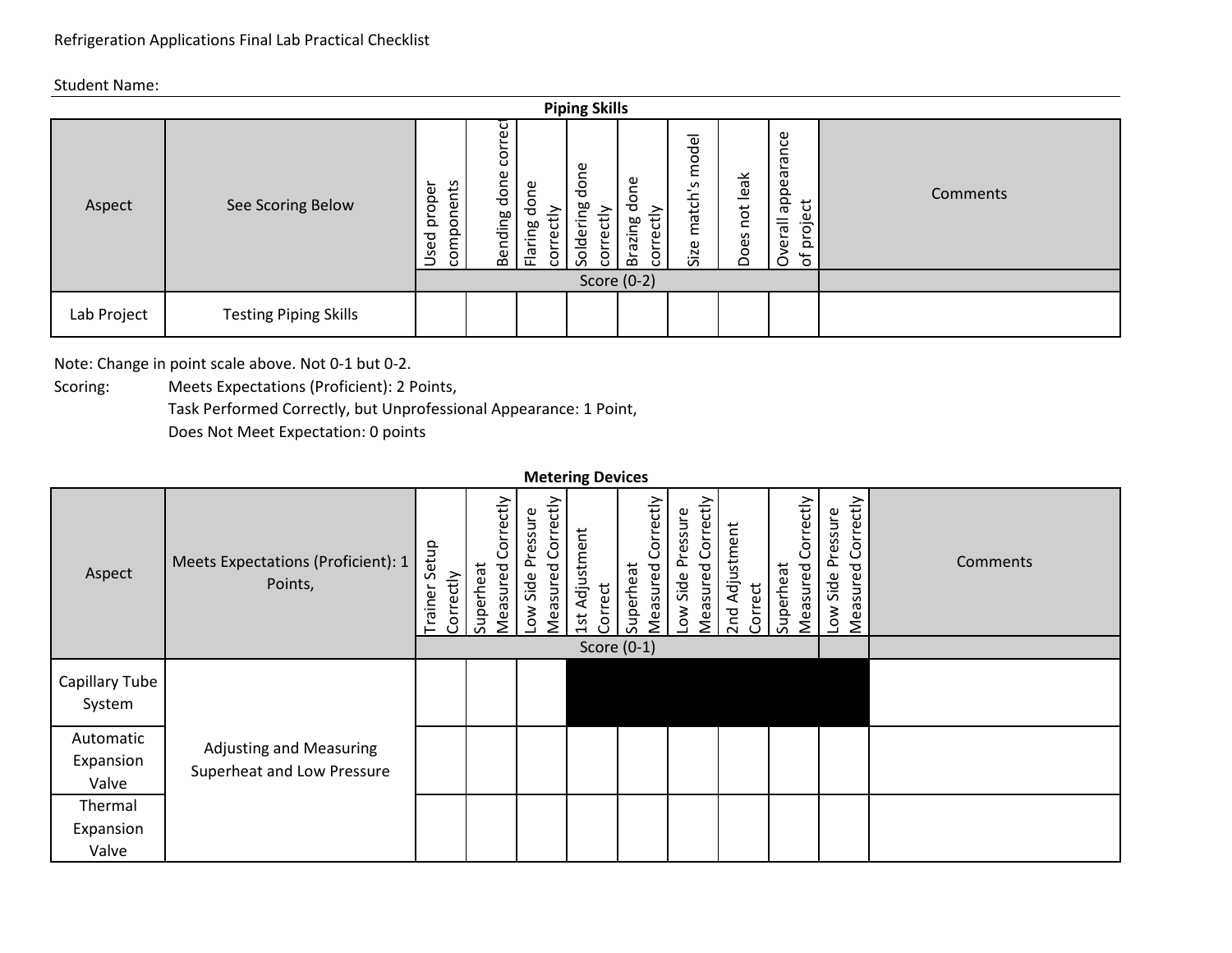#### **Setting EPR Valve**

| Aspect                         | Meets Expectations (Proficient): 1<br>Point                     | tiy<br>ω<br>S<br>EPR<br>Setup<br>and<br>ہ<br>⊇.<br>ā<br>ğ | Φ<br>$\omega$<br>ratur.<br>$\circ$<br>9e<br>ᅙ<br>6<br>Φ<br>Calc<br>$\frac{6}{9}$ | ectly<br>Φ<br>atur<br>š<br>å<br>ulated<br>$\omega$<br>Calc<br>$45^{\circ}$ | ctly<br>Φ<br>Φ<br>ratur<br>O<br>mpe<br>ᅙ<br>ō<br>Φ<br>Ξ<br>Calc<br>$50^{\circ}$ | ₹<br>ature<br>Φ<br>ㅎ<br>Φ<br>Φ<br>$\frac{1}{9}$<br>$\overline{q}$ | ಕੇ<br>erature<br>ξ<br>$45^{\circ}$<br>ਹ੍ਰੋ | ctly<br>Φ<br>ratur<br>Φ<br>؎<br>$\circ$<br>Φ<br>C<br>$\Omega$<br>sted<br>$\omega$<br>Adjus<br>၊ ငွ | Comments |
|--------------------------------|-----------------------------------------------------------------|-----------------------------------------------------------|----------------------------------------------------------------------------------|----------------------------------------------------------------------------|---------------------------------------------------------------------------------|-------------------------------------------------------------------|--------------------------------------------|----------------------------------------------------------------------------------------------------|----------|
|                                |                                                                 |                                                           |                                                                                  |                                                                            | Score $(0-1)$                                                                   |                                                                   |                                            |                                                                                                    |          |
| <b>EPR Valve</b><br>Adjustment | Adjusting EPR Valve for Proper<br><b>Evaporator Temperature</b> |                                                           |                                                                                  |                                                                            |                                                                                 |                                                                   |                                            |                                                                                                    |          |

#### **Adjusting Hot Gas Bypass Valve**

| Aspect                                | Meets Expectations (Proficient): 1<br>Point                 | Gã<br>rectly<br>Hot<br>ğ<br>and<br>Setup<br>EPR<br>.<br>rainer<br>ğ | emperature<br>ਨੂੰ<br>ਹ<br>ၑ<br>ŏ<br>tion<br>ပ<br>ರ<br>djuste<br>ݺ<br>ັ<br>o<br>ှင်္က | orrectly.<br>essure<br>ر<br>Recorded<br>൧<br>uction | ature<br>empe<br>rectly<br>ŏ<br>tion<br>ပ<br>usted<br>ݺ<br>S<br>$\frac{6}{5}$<br>ਤ੍ਰ | orrectly<br>essure<br>ਠ<br>$\sim$<br>Recorde<br>Suction | $\frac{1}{2}$<br>and<br>EPR.<br>Readjusted<br>Bypass<br>Gã | Comments |
|---------------------------------------|-------------------------------------------------------------|---------------------------------------------------------------------|--------------------------------------------------------------------------------------|-----------------------------------------------------|--------------------------------------------------------------------------------------|---------------------------------------------------------|------------------------------------------------------------|----------|
|                                       |                                                             | Score $(0-1)$                                                       |                                                                                      |                                                     |                                                                                      |                                                         |                                                            |          |
| Hot Gas Bypass<br>Valve<br>Adjustment | Adjusting Hot Gas Bypass Valve for<br>Proper System Control |                                                                     |                                                                                      |                                                     |                                                                                      |                                                         |                                                            |          |